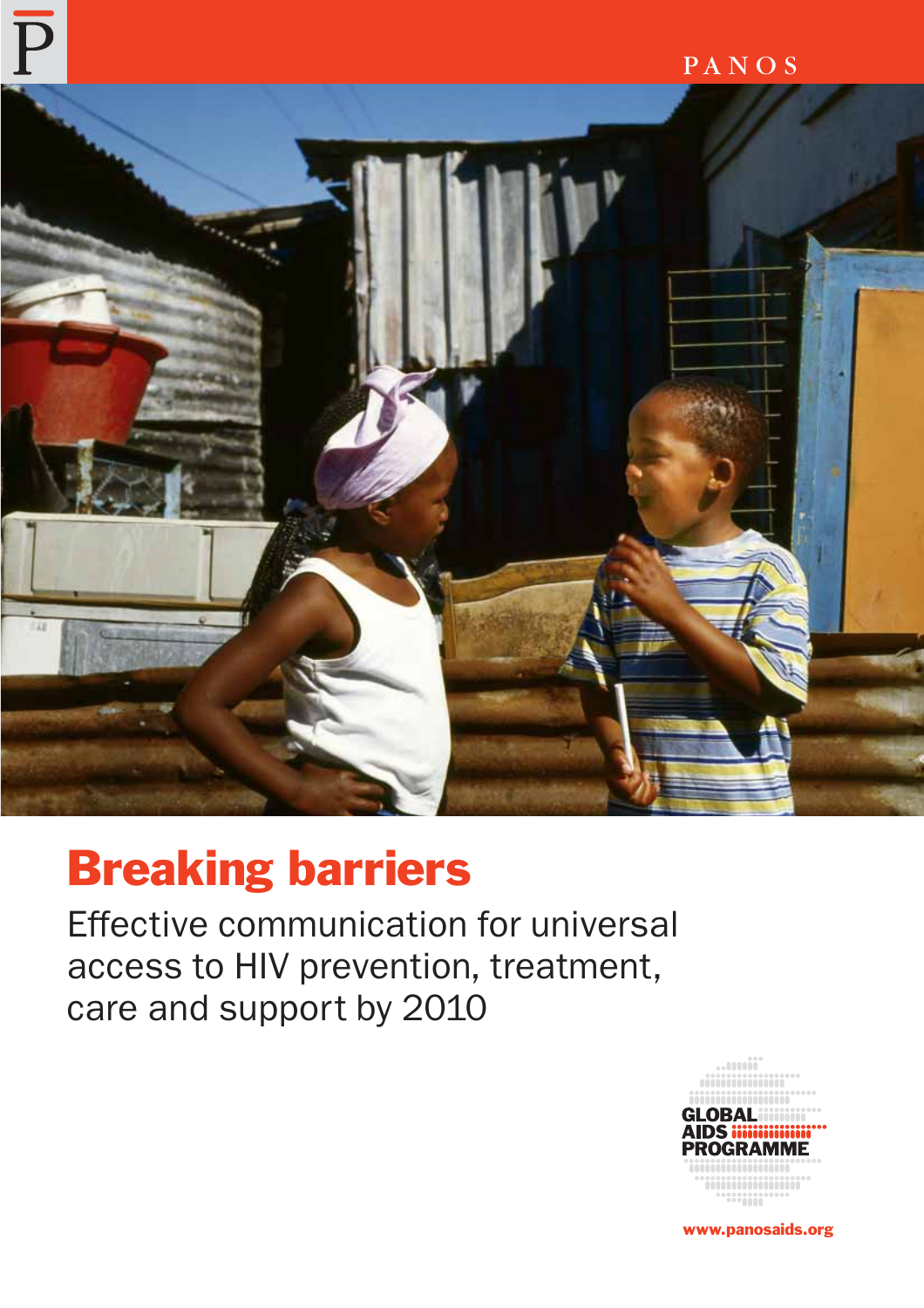#### Acknowledgements

This paper was written by Robin Vincent, senior adviser, Panos London AIDS Programme.

Panos is grateful to the reviewers who made comments on the draft paper, including:

Ronald Kayanja, Rafael Obregon, Neil Ford, Tom Scalway, Kathy Attawell, Caroline Nyamai-Kisia, Sarah Hammond, Alison Dunn, Charlie Weinberg, Emma Bell, Nick Ishmael-Perkins, Bec Shaw Crompton, Lucy Stackpool-Moore and Helena Lindborg.

The Panos Global AIDS Programme (GAP) receives funding from the UK Department for International Development (DFID), the Danish International Development Agency (DANIDA) and the World Health Organization (WHO).

Universal access to HIV prevention, treatment, care and support by 2010 is a goal with a rapidly approaching deadline. Effective communication of all kinds and between all those involved is absolutely vital if universal access is to become a reality. PEP BONET | PANOS PICTURES

#### © Panos, October 2006

The Panos Global AIDS Programme is a network of Panos offices in Africa, Asia, the Caribbean and Europe, working on participation, ownership and accountability in the fight against HIV/AIDS.

Panos exists to stimulate debate on global development issues. Panos provides in-depth information on the social and economic causes and consequences of the HIV/AIDS epidemic in the developing world. In addition, Panos plays a key role in the development of contemporary approaches to HIV/AIDS communication.

For further information contact:

Panos Global AIDS Programme Panos Southern Africa PO Box 39163 Plot 32A Leopards Hill Road Woodlands Lusaka Zambia

Tel: + 260 1 263 258 Fax: + 260 1 261 039 general@panos.org.zm www.panosaids.org

This document may be freely quoted, reproduced or translated, in part or in full, provided the source is acknowledged.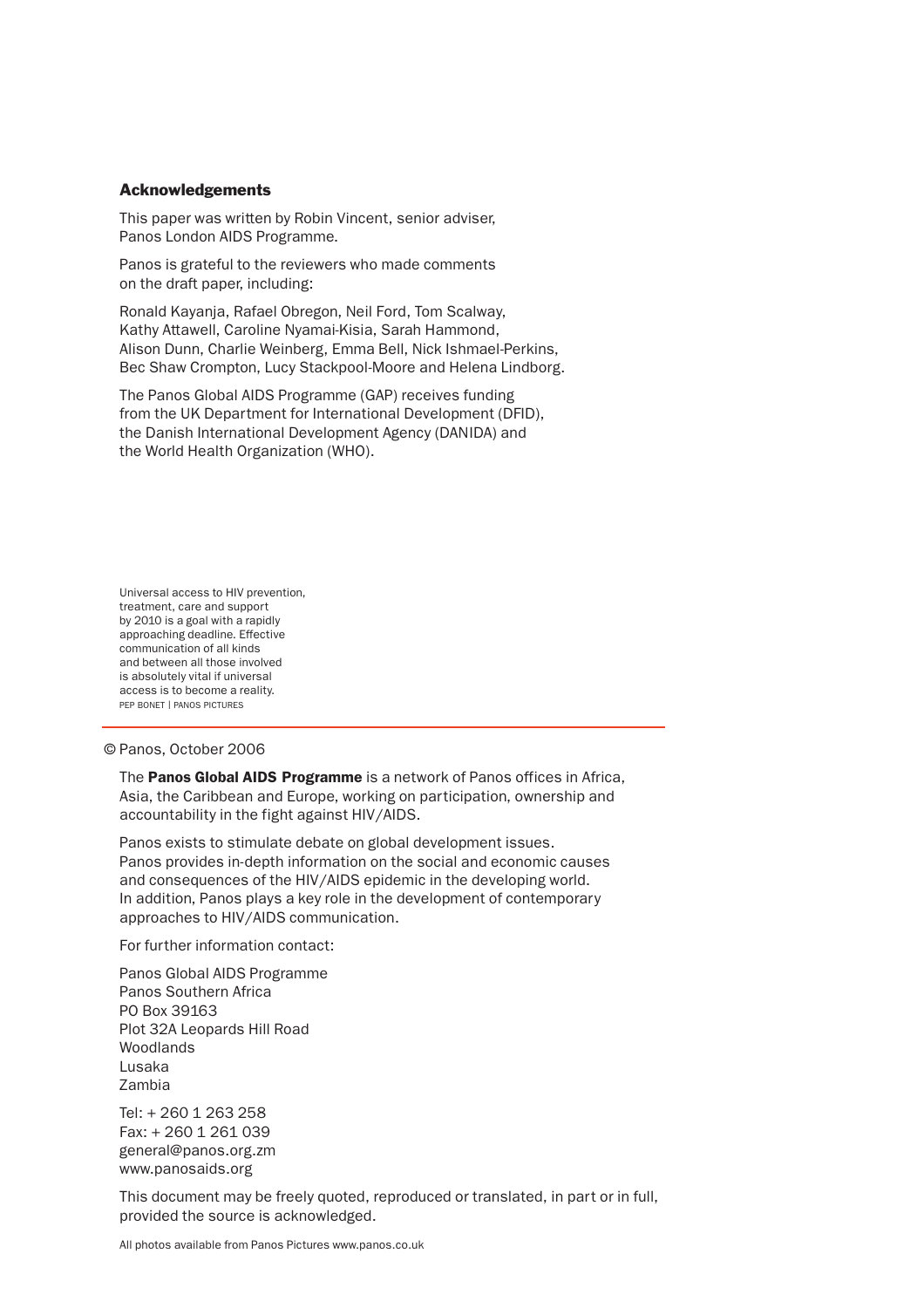# **Contents**

Abbreviations and acronyms

| <b>Introduction</b>                                                                | $\mathbf 1$ |
|------------------------------------------------------------------------------------|-------------|
| 1 Lessons from the response to HIV and AIDS                                        | 3           |
| 2 Strengthening communication approaches that address<br>social complexity         | 5           |
| Communication for social change in practice                                        |             |
| Tackling social complexity                                                         |             |
| 3 Addressing the barriers to universal access                                      | 9           |
| Combating stigma and discrimination                                                |             |
| Addressing gender inequity                                                         |             |
| Strengthening health systems and integrating services                              |             |
| 4 Effective communication for scaling up universal access                          | 14          |
| Building on what is there                                                          |             |
| Supporting country-driven processes and the wide involvement<br>of stakeholders    |             |
| 5 Communication for integrated prevention, treatment and care                      | 18          |
| Accelerating prevention                                                            |             |
| The hope and potential of treatment                                                |             |
| Addressing the neglect of care                                                     |             |
| <b>6 Conclusions and recommendations:</b>                                          | 24          |
| strengthening existing responses                                                   |             |
| Mainstreaming communication for effective coordination<br>of the response          |             |
| Communication to tackle the drivers of HIV and AIDS and<br>long-term social impact |             |
| Strengthening communication thinking and practice                                  |             |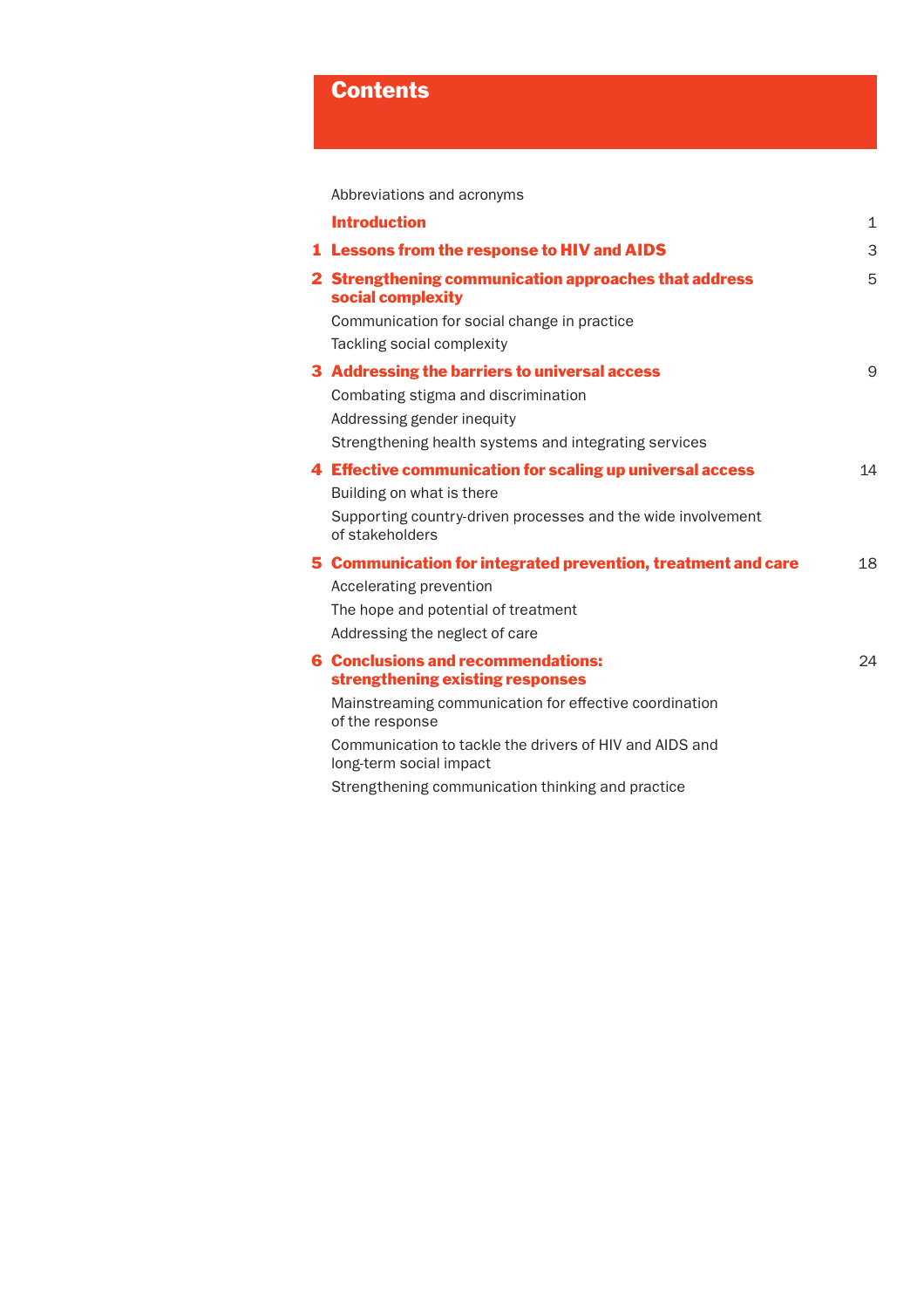## Abbreviations and acronyms

- ARV antiretroviral
- ART antiretroviral treatment
- CFSC Communication for Social Change
- GIPA greater involvement of people living with HIV and AIDS
- MIPA meaningful involvement of people living with HIV and AIDS
- NGO non-governmental organisation
- PLWHA people living with HIV and AIDS
- TAC Treatment Action Campaign
- TRIPS trade-related aspects of intellectual property rights
- UNAIDS Joint United Nations Programme on HIV/AIDS
	- VCT voluntary counselling and testing
	- WHO World Health Organization
	- WTO World Trade Organization
- UNESCO United Nations Educational, Scientific and Cultural Organization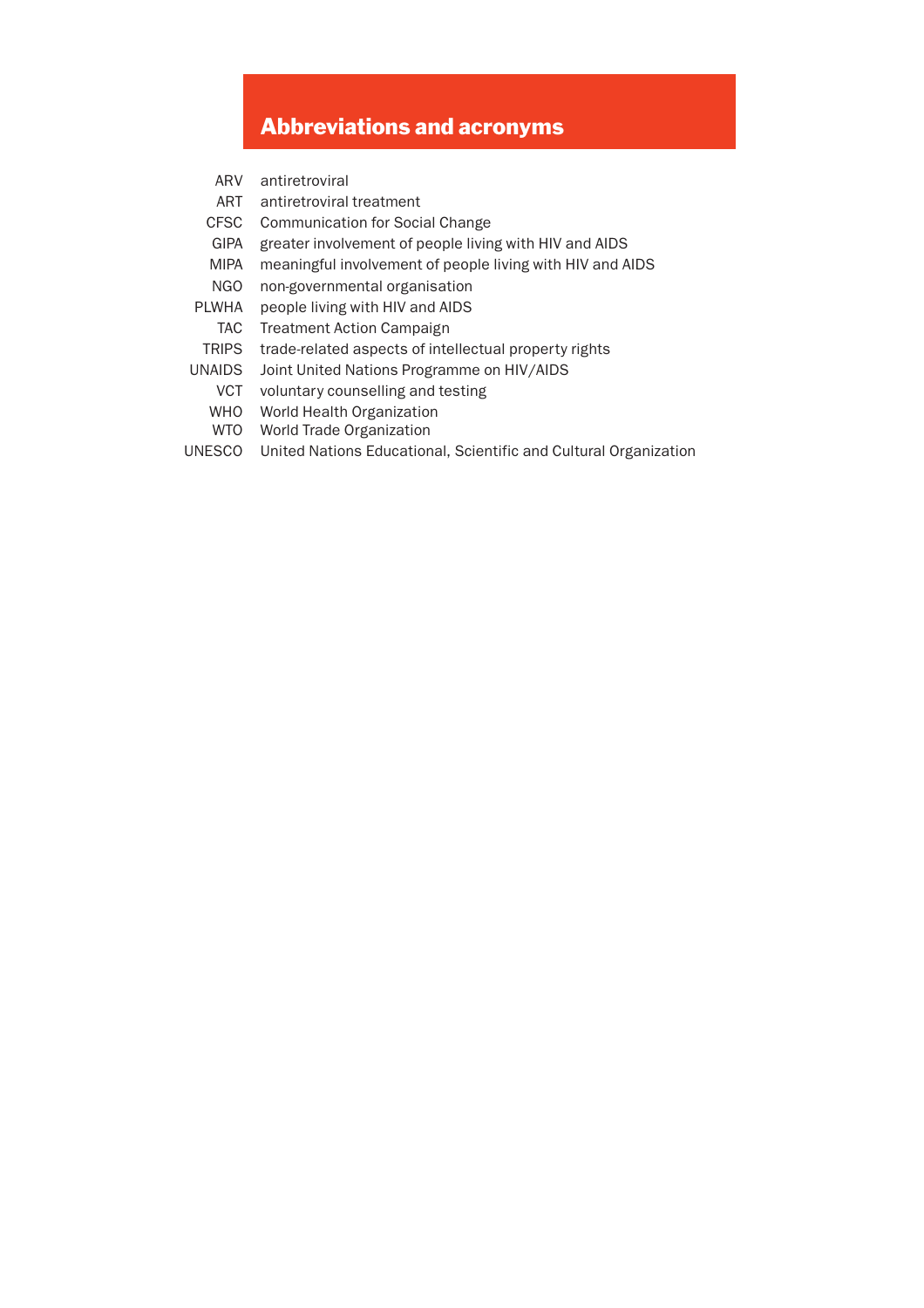## Introduction

In 2005, twenty-five years after AIDS was first recognised, G8 governments, the African Union and the UN World Summit called for 'as close as possible to' universal access to HIV prevention, treatment, care and support by 2010. This call was endorsed by African heads of state in Abuja, Nigeria in early 2006, and the high-level meeting of the UN General Assembly in June 2006.

In 126 country consultations during 2005 and 2006,<sup>1</sup> UNAIDS identified the following key elements towards scaling up universal access:

- the need to build on existing processes at all levels
- country-driven processes and targets, supported by international and bilateral institutions and donors, harmonised through the Three Ones principles (see page 16)
- a comprehensive and integrated HIV and AIDS response that includes prevention, treatment and care
- **participation of a wide range of stakeholders especially civil society and** people living with HIV and AIDS (PLWHA).

The country consultations also identified the following obstacles to scaling-up. Practical solutions must be found to overcome:

- stigma and discrimination against PLWHA and the most at-risk groups
- $\blacksquare$  inequality faced by women and girls
- $\blacksquare$  funding shortfalls and the lack of predictable and sustainable financing of the HIV and AIDS response
- weak health systems, shortages of health personnel and the lack of affordable medicines, diagnostics and prevention commodities.

Effective HIV and AIDS communication is central to the achievement of universal access. This paper reviews lessons learned from the response so far and suggests that there is an urgent need to strengthen communication approaches that look beyond narrow, short-term interventions focused on individual behaviours. Development actors must realistically and effectively engage the social, political and economic drivers of the epidemic, in a way that is informed by the experiences and priorities of those most affected. There is also a need to better understand and engage with the distinct communication dynamics of social movements and the neglected area of interpersonal communication – both of which are key to an effective response. The intransigent problems of stigma and discrimination must also be addressed. The challenge is at once social, political and technical, but without this paradigm shift in development and communication practice, universal access will remain elusive.

As country-level plans for universal access are being developed in late 2006, it is vital that they explicitly include fully resourced communication strategies, activities and targets that are integrated into programming at all levels. Communication challenges include: the effective coordination of the response; sustained advocacy to tackle the underlying drivers of the epidemic; and the specific communication needs of prevention, treatment and care initiatives that require grassroots ownership and social mobilisation.

1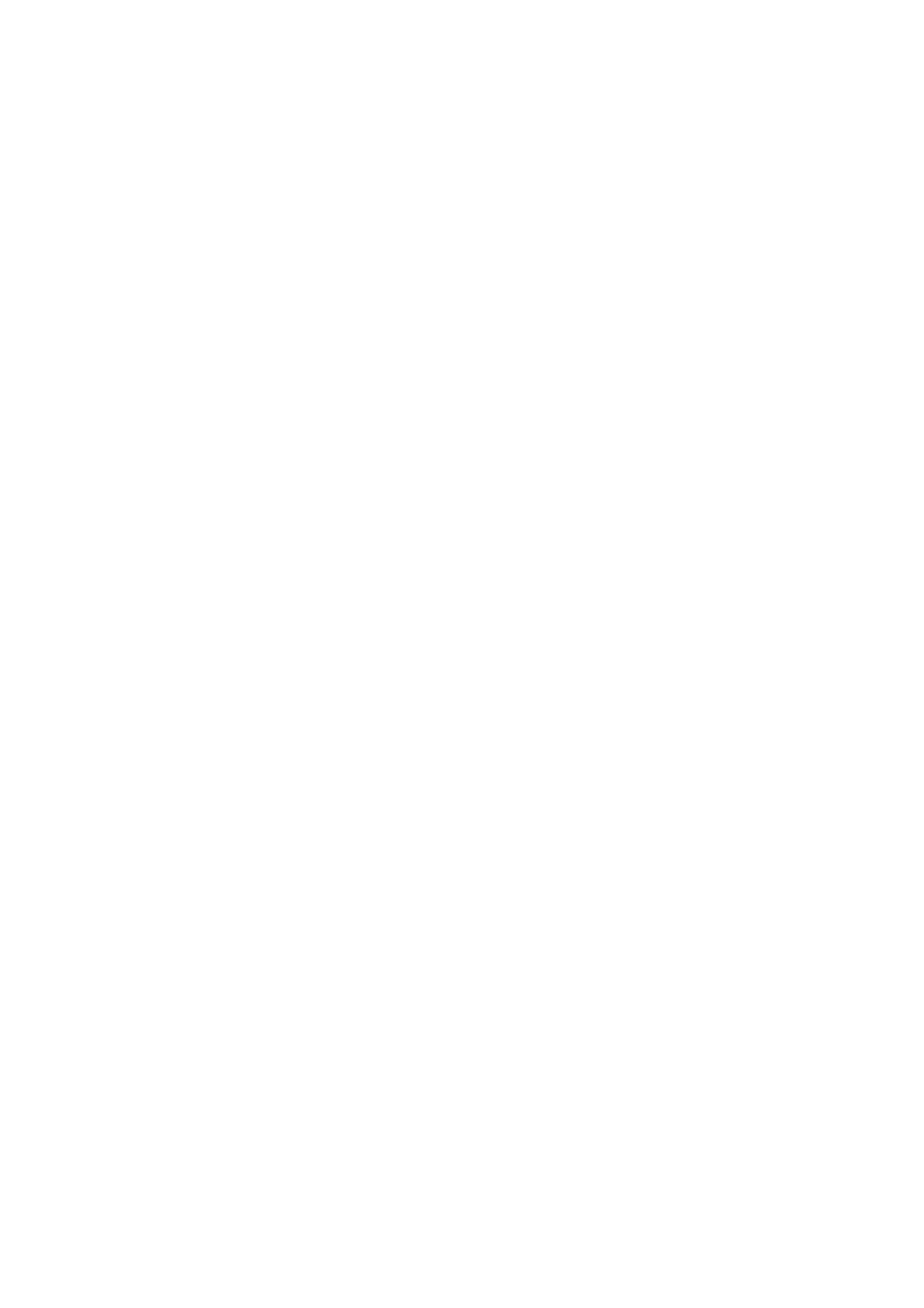## Lessons from the response to HIV and AIDS



Community organisations have played a large part in successful responses to HIV and AIDS in many countries. HELDUR NETOCNY | PANOS PICTURES

A number of factors, present to varying degrees in different countries, have been prominent in successful responses to HIV and AIDS, and have been reviewed elsewhere in detail.<sup>2</sup> Factors which contribute to a successful response include:

- **political leadership:** played a major role in tackling the epidemic in Uganda, Thailand, Senegal and Brazil
- $\blacksquare$  civil society mobilisation: the combined actions of non-governmental organisations (NGOs), women's groups, communities, faith-based organisations and others underpinned successful wide-scale social responses in Senegal and Uganda
- **pen dialogue:** in Uganda, discussion and knowledge-sharing in personal communication networks made people feel that HIV and AIDS affected them personally, promoting changes in behaviour
- **the media:** raised awareness and promoted dialogue and debate in Thailand, Brazil and Uganda
- **country-driven responses:** drawing on local expertise, a home-grown set of approaches and priorities were produced by government in partnership with civil society in Senegal, Uganda and Jamaica
- **n** multisectoral responses to prevention and care: including multiple government ministries; involving of all levels of society from national to community level
- **n** matching the response to the stage and character of the epidemic: combining efforts aimed at the majority population and those focused on high-risk groups
- **T** targeted large-scale interventions, combined with a range of prevention approaches
- **effective monitoring** of the epidemic and risk behaviours, and using the findings to support improved policies and programmes.

2 See Sittitrai, W (2001), *HIV prevention needs and success: a tale of three countries*, Geneva: UNAIDS; Panos (2003), *Missing the Message: 20 years of learning from HIV/AIDS*, London: Panos; Green, E (2003), *Rethinking AIDS prevention: learning from successes in developing countries*, Connecticut: Praeger; Singhall, A and Rogers, E M (2003), *Combating AIDS: communication strategies in action*, London: SAGE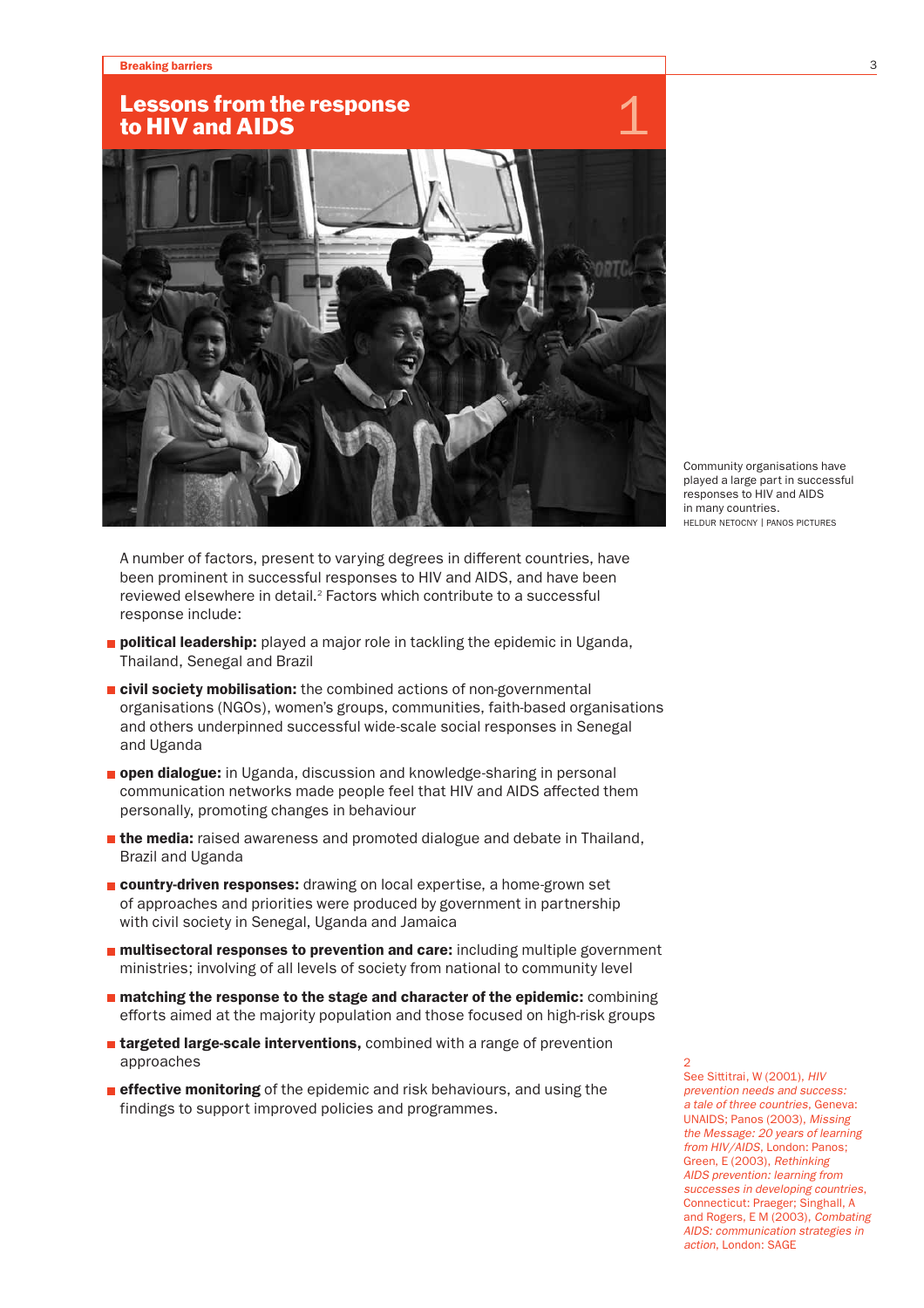Taking stock in 2006, it seems that many of the lessons learned so far are not being applied today. Civil society reviews of country responses, undertaken to monitor implementation of the UNGASS Declaration, found that political commitment and leadership to tackle HIV and AIDS is still lacking in many countries.3 National responses remain largely donor-driven, raising important questions about ownership and sustainability, and the meaningful involvement of civil society – especially PLWHA – remains minimal. Some countries are still failing to tailor HIV prevention to the type of epidemic being experienced, while countries with low-level and concentrated epidemics need to focus on effective prevention for vulnerable groups. Many countries need stronger monitoring and evaluation systems, which are often donor-focused and under-resourced. We return to some of these challenges later, after briefly reviewing the contribution of communication and some of the new approaches which promise to unlock enduring barriers to effectively tackling HIV and AIDS.

#### What is communication?

An expanded definition considers communication as the processes of dialogue, exchange of information and resources, and the capacities that enable understanding, negotiation and decision making around an issue. Such an understanding of communication includes the technical focus on audiences and media channels for information in development communication programmes. It also brings into view the existing relationships and processes of dialogue in any setting, the resources and capabilities that different groups draw on for communication, and how these support individual and social change.

Communication in development has often been understood in a technical sense to refer to the variety of ways of providing information and 'messages' to people, and the different approaches and media 'channels' for this purpose. Participatory communication suggests a need to go beyond delivering 'messages' to particular groups of people to change their attitudes and behaviour, focusing instead on a two-way process of dialogue and participation, and the broader social context and set of enabling factors and resources that support communication in any setting.

Since communication plays a role in most social processes, it risks being 'everywhere but nowhere', and therefore not dealt with systematically. This has led some communication practitioners to divide the different aspects of communication into: programme communication, advocacy and social mobilisation.4 Programme communication aims to catalyse individual and social action around an issue, through information, awareness-raising, and activities focused on the general public or particular groups. Advocacy aims to foster political will and resources by placing an issue high on the political or development agenda and holding authorities accountable. Social mobilisation seeks to bring stakeholders together and build both demand and commitment to tackle an issue.

It is also important to recognise that much existing communication goes on outside of formal health and development initiatives: in social movements and cultural responses to HIV and AIDS, for example. Anthropological work has also shown that all aspects of everyday life have communicative dimensions: so beliefs about HIV and AIDS are often expressed unconsciously through daily activities and practices. Development communication programming thus needs to be able to accommodate, and be responsive to, these independent communication dynamics if it is not to amount to persuasion and social engineering.

#### 3

See Panos (2006), *Keeping the Promise? A study of progress made in implementing the UNGASS Declaration of Commitment on HIV/AIDS in seven countries*, London: Panos; OSI (2006), *HIV/AIDS Policy in the United States: monitoring the UNGASS Declaration of Commitment on HIV/AIDS*, New York: Open Society 4

#### WHO (2006), *Advocacy, communication and social mobilisation to fight TB: a 10 year framework for action*, Geneva: WHO Stop TB ACSM sub group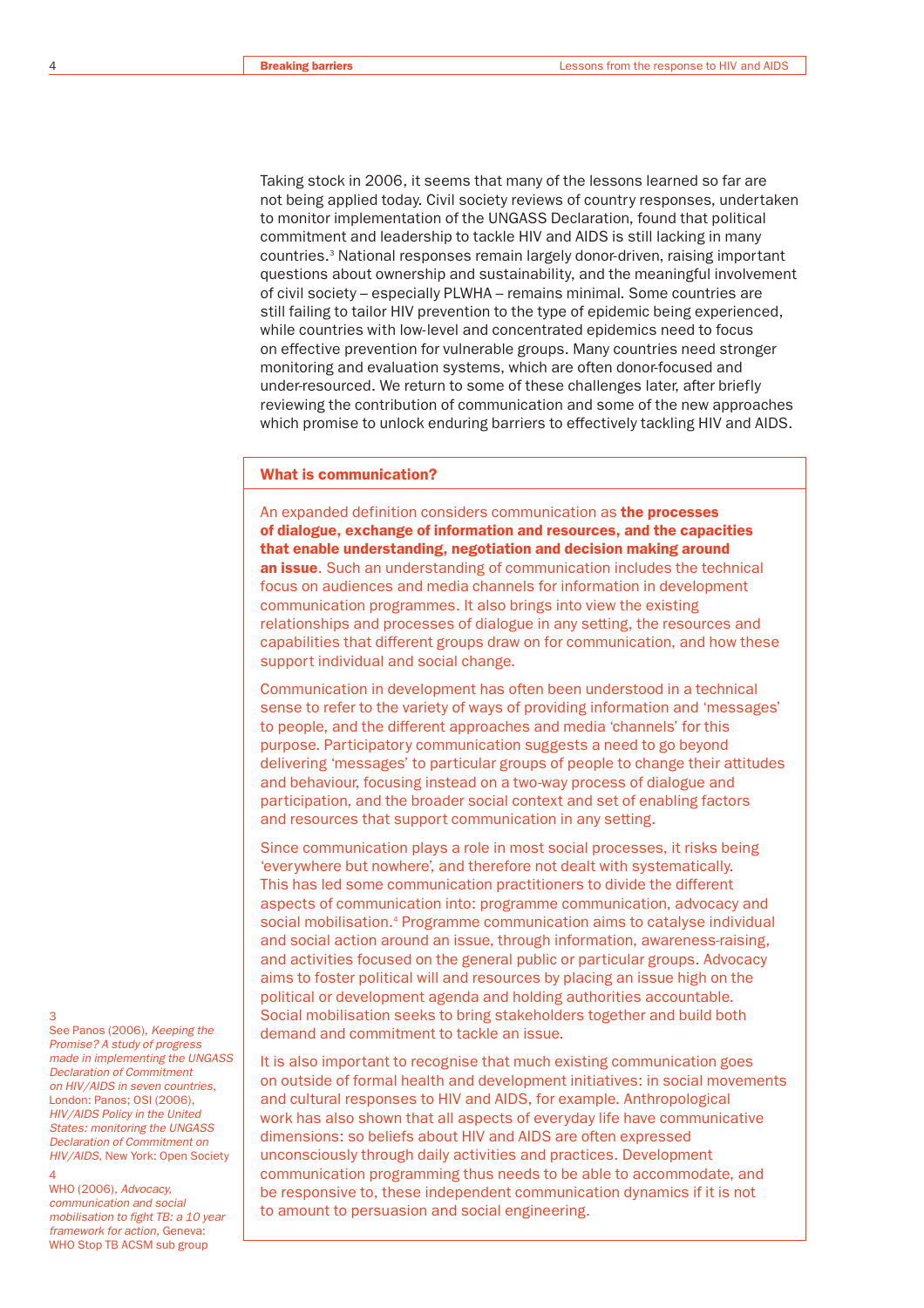#### **Breaking barriers 5** to the control of the control of the control of the control of the control of the control of the control of the control of the control of the control of the control of the control of the control of th

# Strengthening communication approaches 2<br>that address social complexity



Dialogue and discussion are at the heart of effective communication around HIV and AIDS. MARK HENLEY | PANOS PICTURES

*'Believe me you are not to blame, you should not feel ashamed, it is us to blame: we who tolerate ignorance and practice prejudice, we who have taught you to fear. We must break the silence now, making it safe for you to reach out for compassion.'* Asunta Wagura

Kenya Network of Women with AIDS

A wide array of communication interventions have proven effective – from media and social marketing campaigns that raise awareness of HIV and AIDS, to peer education that supports HIV prevention efforts in particular high-risk groups. Communication interventions that promote engagement and dialogue – particularly among peers – have been key for changes in behaviour.<sup>5</sup> The Communication Initiative has gathered a growing body of communication impact data, and the World AIDS Campaign has created a useful compendium of communication methods and tools.<sup>6</sup> A range of participatory communication tools to support community-level work are also available – such as Healthlink Worldwide's *Communication for Advocacy* manual, and its Quest approach for developing appropriate communication campaigns and materials.<sup>7</sup> Various organisations are strengthening evaluation approaches that can address the processes of dialogue, debate and influence in networks of social relationships that are integral to communication.<sup>8</sup>

Despite the successes of development communication, more needs to be done to address the social complexities of HIV and AIDS. The pandemic touches on all aspects of life: sexuality and identity; notions of morality and gender; understandings of disease and death; stigma and discrimination. Communication approaches based on the assumption that individuals make rational choices about their behaviour cannot therefore effectively address the complex social character of HIV and AIDS.

HIV and AIDS have driven innovations in communication that attempt to address their social roots. A rich range of participatory approaches have attempted to take social context more seriously, and recognise the need for a sustained effort to build communication capacity at local levels, so that communities and individuals can lead their own change process, relevant to their local conditions. Such a process is most effective when it promotes both collective discussion and individual reflection and self-awareness. At the same time, rather than begin with externally defined messages, there is a common emphasis on the process of dialogue and negotiation of change at many levels that is firmly grounded in the priorities of people at the front line of tackling HIV and AIDS.

5 Singhall, A and Rogers, E (2003), see footnote 2, chapters 7 and 8

#### $6$ World AIDS Campaign communication tools: www.worldaidscampaign.info; The

Communication Initiative impact data: www.comminit.com/mdgs/ mdgs/mdgs-7.html

#### 7 Healthlink Worldwide (2005), *Communication for Advocacy* training manual, London: Healthlink Worldwide, www.healthlink.org.uk; Healthlink Worldwide (2004), *Quest: participatory communication training manual*, London: Healthlink Worldwide; FAO/SADC (2005), *Participatory Rural Communication Appraisal, starting with the people: a handbook* (2nd edn), Rome: FAO/SADC

See Byrne, A *et al* (2005), *Measuring Change: A Guide to Participatory Monitoring and Evaluation of Communication for Social Change*, New Jersey: CFSC Consortium; Healthlink Worldwide (2005), *Evaluating networks key list* www.asksource.info; M and E News Networks section: www.mande.co.uk

8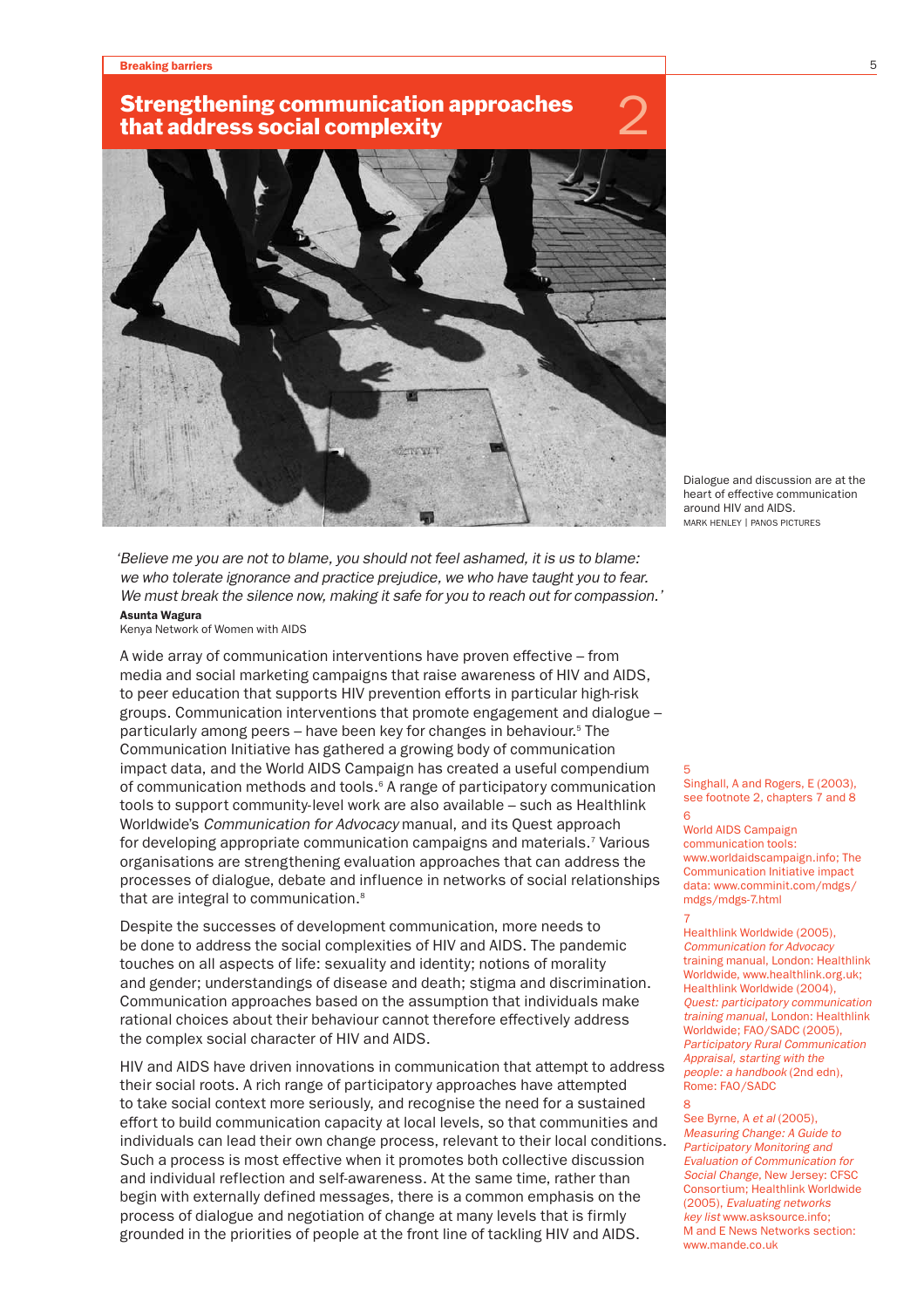The UNAIDS communication framework for HIV and AIDS, developed through global consultation in 1997–9, draws attention to the importance of social context in the response to HIV and AIDS.<sup>9</sup> It rightly criticises the 'methodological individualism' of much health communication in the behaviour change tradition.10 In responding to HIV and AIDS, several aspects need to be addressed to sustain changes in behaviour: spirituality, gender, socio-economic status, policy frameworks and culture. Despite generating much interest, this framework has yet to lead to sustained programming on the ground. Communication for Social Change<sup>11</sup> (CFSC) similarly recognises the intimate link between individual and social change and the need for people to be at the centre of their own change process. CFSC/UNICEF initiatives in East and Southern Africa, which draw on the human rights-based approach to programming,12 have begun to put social change communication into practice. Useful evaluation tools have also been developed to address the process and relationship changes that are central to social change.<sup>13</sup>

#### Communication for social change in practice

In Ethiopia, the CFSC process has worked through a large network of youth clubs in a dialogue and decision-making process that sets the agenda for the HIV and AIDS response. The process stimulated dialogue within existing networks and groups, and amplified the voices and concerns of young people and their communities through a variety of media to stimulate discussion at district and national levels.<sup>14</sup> Linkages with government partners sought to create channels for government and development agencies to respond to the issues raised and improve services and policy. In Ethiopia, CFSC built on the successful 'community conversations' developed by UNDP and UNICEF, which have promoted dialogue around previously taboo subjects such as female genital mutilation, early marriage and sexual violence. Such community conversations have sought to build the capacity of communities to reflect on their own priorities and find their own solutions. They have also creatively addressed religious and traditional practices that may heighten risk of HIV transmission.15

In a similar fashion, UNAIDS has facilitated the strengthening of 'AIDS competence' among communities in China's Mekong region, through a community-owned process of self-assessment of strengths and needs in responding to HIV and AIDS, coupled with shared learning between communities.16 The need for informed and inclusive local-level debate as a basis for engaging in wider social change is also emphasised in more established participatory communication approaches such as REFLECT.<sup>17</sup>

Inevitably, attempts to deal with broader social change face more difficulties than interventions aimed at short-term, relatively narrowly defined change. Although there is growing consensus around the need for communication approaches that attempt to engage with social complexity,<sup>18</sup> they deserve more attention and investment. This will help to develop more flexible programming that builds on inclusive social change where it already exists, rather than trying to direct it from above. More responsive programming would be consistent with rights-based approaches, and promote internally driven change – which is ultimately more sustainable.

#### $\alpha$

UNAIDS (1999), *New Communication framework for HIV/AIDS*, Geneva: UNAIDS 10

Airhihenbuwa, C O and Obregon, R (2000), 'A critical assessment of theories/models used in health communication for HIV/AIDS', *Journal of Health Communication* Vol 5 Supplement: 5–15

#### 11

See www.communication forsocialchange.org 12

Ford, N, Odallo, D and Chorlton, R (2003), 'Communication from a Human Rights Perspective: Responding to the HIV/AIDS Pandemic in Eastern and Southern Africa', *Journal of Health Communication*, Vol 8 No 6

#### 13

Byrne, A *et al* (2005), see footnote 8 14

Byrne, A *et al* (forthcoming), *Youth-focused dialogue about HIV/AIDS in Ethiopia: using and evaluating communication for social change*. New Jersey: CFSC Consortium

#### 15

See UNDP, *Upscaling community conversations*: www.et.undp.org/hiv/CC.htm 16

UNAIDS/UNITAR (2005), *Evaluation of the UNAIDS/UNITAR AIDS Competence Programme*, Geneva: UNAIDS

#### 17

For more information see www.reflect-action.org

#### 18

DFID (2005), *AIDS Communication*, London: UK Department for International Development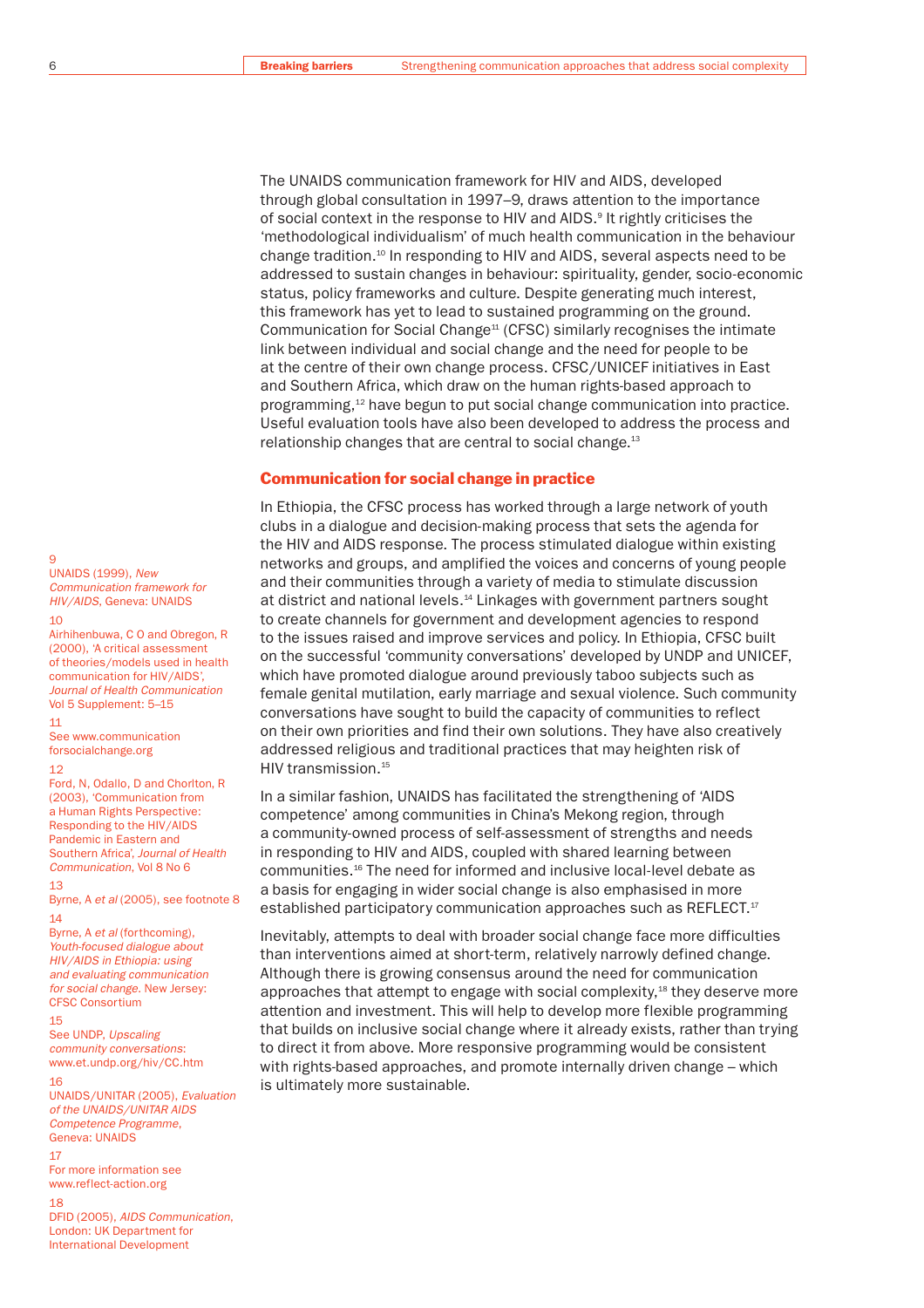#### Tackling social complexity

Although CFSC programming is still relatively new and faces great challenges, it has additional support from the growing science of 'complex systems'. People act in a range of social settings and contexts with many different influences over long timeframes, and the difficulties of addressing this complexity of social life through linear, short-term development planning are increasingly recognised. Some have even argued that traditional 'command and control' methods of development planning are obsolete. Instead, development should focus on ensuring local actors' freedom and capacity for action – the rest will emerge, and should not be expected to follow prescribed patterns based on models of western economic development.<sup>19</sup>

Parallel conclusions emerge from much recent work on organisational learning in development, which promotes reflection on practice and experiential learning for all development actors – not just programme designers – and holds the potential to deepen participatory approaches to development.<sup>20</sup> Much of the new thinking in systems theory points to driving social innovation by decentralising initiative and control.<sup>21</sup> Certainly not an argument for laissez-faire globalisation, such approaches imply the need for a basic infrastructure for health, wellbeing and problem-solving capacities, as the foundation on which people can act for themselves.<sup>22</sup>

If recognition of the importance of the dynamics of social change has underpinned the approaches described above, it has also driven a growing interest in social movements in recent years. Independent initiative among civil society has been a key component of successful responses to HIV and AIDS – building on existing social networks, solidarity and motivation. The energy and sense of belonging that drove the early gay response in the US, or the social mobilisations around treatment action in South Africa, show a vitality and momentum that is often lacking in the externally designed initiatives of health and development agencies. The Panos Institute is currently engaged in research to explore the internal and external communication dynamics of social movements to understand where they can promote inclusive social change.<sup>23</sup>

There may be an inherent contradiction in trying to harness the energy of social movements to the more instrumental demands of development. But the spectre of identity- or emotionally based appeals being used to promote prejudice and fear – such as in some 'ethnic' and 'communal' conflicts in south Asia<sup>24</sup> – shows that the dynamics of social mobilisation are in urgent need of greater critical analysis. More specifically, there is a need to:

- **strengthen participatory communication for social change thinking and practice**
- adopt and widely support participatory approaches to communication for social change, enabling communities to tackle the barriers and challenges specific to their experiences and the character of local epidemics
- **d** develop and support effective mechanisms for sharing evidence and learning of what has worked in particular settings
- develop the communication and problem-solving skills of the most affected communities
- **d** develop the listening and facilitation skills of development practitioners.

#### 19

See Rihani, S (2002), *Complex systems theory and development practice: understanding non-linear realities*, London: Zed Books 20

## Vincent, R and Byrne, A (2006), 'Enhancing Learning in Development

Partnerships', *Development in Practice* Vol 16 No 5

## 21

Castells, M (2000), *Network Society*, Oxford: Blackwell, pp61–9

#### 22

As such they build on the 'positive' conception of freedom that enables people to act, rather than the 'negative' conception of freedom from constraint, that is linked to the untrammelled pursuit of economic gain – see Sen, A (2004), *Development as freedom*, Oxford: Oxford University Press

23

See *We are one but we are many*: www.panos.org.uk

 $24$ Tambiah, S (1997), *Levelling Crowds: Ethnonationalist Conflicts and Collective Violence in South Asia*, New Delhi: Vistaar Publications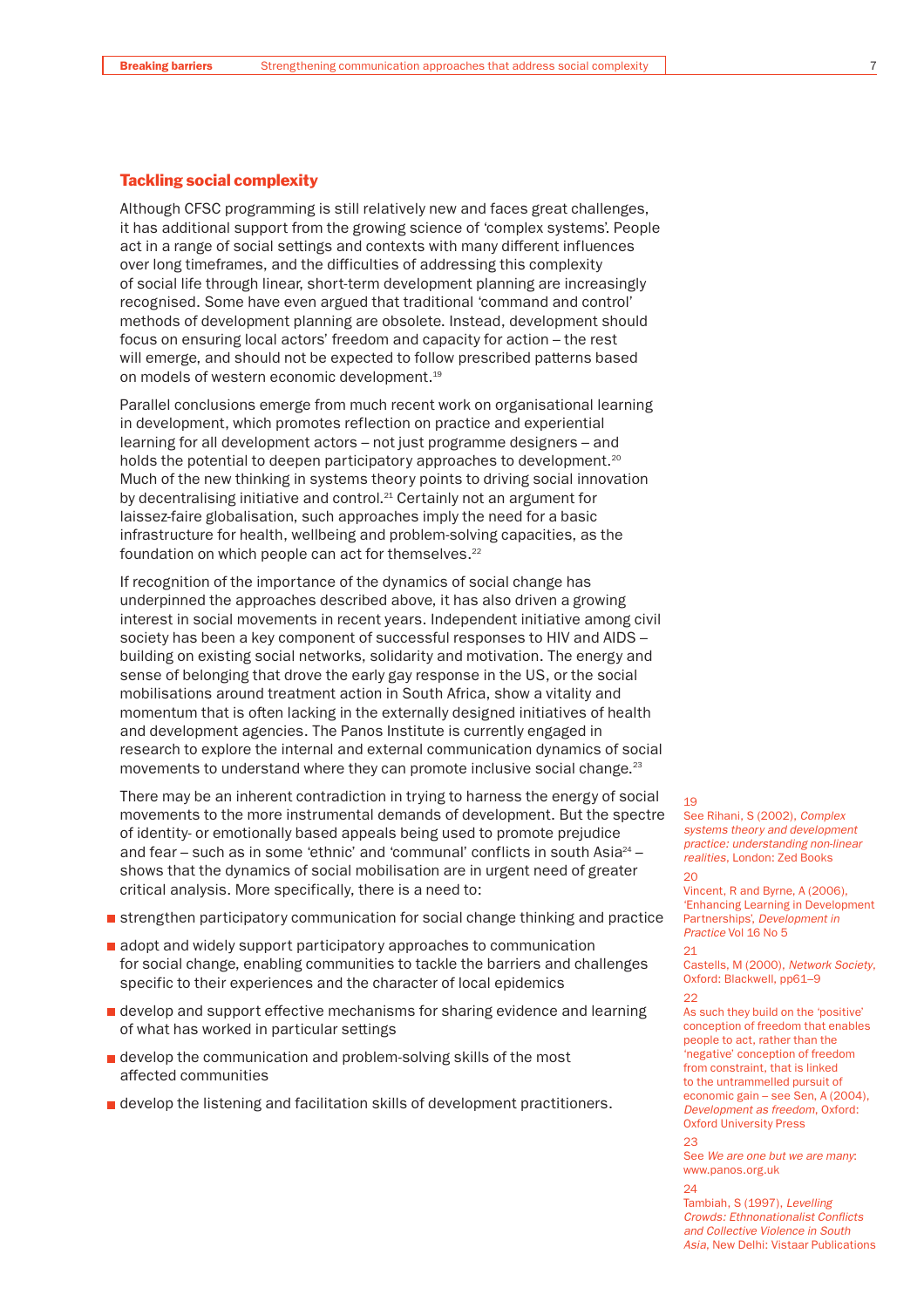#### Focus on the media

25 Panos (2003), see footnote 2 26

Dearing, J and Rogers, E (1996), *Agenda Setting*, California: SAGE 27

#### UNAIDS (2005), *Getting the*

*message across: the mass media and the response to AIDS* Geneva: UNAIDS  $28$ 

Singhall, A and Rogers, E (2003), see foootnote 2, p297

#### 29

Tufte, T (2005), 'Entertainmenteducation in development communication: between marketing behaviours and empowering people', in Hemer, O and Tufte, T (eds) (2005), *Media and Global Change: Re-thinking Communication for Development*, Buenos Aires: CLASCO

#### 30

See footnote 27

#### 31

Bessette, G and Rajasumderam, C V (eds) (1996), *Participatory development communication: a West African agenda*, International Development Research Centre (IDRC)

#### 32

See Exchange (2001), *Improving health, fighting poverty: the role of information and communication technology*, London: Exchange www.healthcomms.org/pdf/ findings1.pdf; SAfAIDS (2005). *ICTs in the fight against HIV and AIDS*, Harare: Southern African HIV/AIDS Information Dissemination Service.

#### 33

See www.thegmai.org 34

DFID (2006), *Eliminating world poverty: making governance work for the poor*, London: UK Department for International Development

35

See footnote 26

#### 36

Herman, S and Chomsky N (1994), *Manufacturing consent: the political economy of the mass media*, London: Vintage; and Castells, M (1997) *The Power of Identity*, Oxford: Blackwells, pp313–28 37

Panos (2005), *Reporting AIDS: an analysis of media environments in Southern Africa*: www.panos.org.uk 38

African Media Development Initiative: www.bbc.co.uk/ worldservice/trust

39

See www.panosaids.org and www.healthjournalism.net

Analysis of previous successes in the response to HIV and AIDS has pointed to the role of vibrant plural media in promoting debate and dialogue and breaking the silence over the epidemic.25 Where HIV and AIDS have risen up the agenda of key influential media in a country, they have influenced public debate and, sometimes, the policy agenda.<sup>26</sup> The media can play a number of key roles in the fight against HIV and AIDS, including: providing information; stimulating and leading open and frank discussion; enabling PLWHA to air their views; challenging stigma with information and positive images; and encouraging leaders to take action.<sup>27</sup>

The success of entertainment-education in mixing popular soap opera formats with subject matter based on the realities, needs and passions of audiences facing HIV and AIDS are evident in South Africa, India, Tanzania, and other countries. Evaluations have shown that stimulating reflection and discussion on certain topics is at the heart of its efficacy.<sup>28</sup> An emerging 'third generation' of entertainment-education, such as the popular prime-time Nicaraguan television soap opera, *Sexto Sentido* (The Sixth Sense), aims to more consciously address the root causes of the everyday social problems and power inequalities faced by its young protagonists, stimulating debate and ultimately collective action and structural change.29 Talk-radio and interactive TV discussion and chat shows such as the South African Community Health Media Trust's *Beat It*, have also proved powerful at engaging audiences by providing forums for sharing experiences and reflecting on the realities facing PLWHA.30

Participatory development has in the past driven an interest in 'small media' and the role of video, community radio, and more interactive media formats that reflect the emphasis on participation, ownership and self-determination.<sup>31</sup> There is a growing interest in the potential of new information and communication technologies for HIV and AIDS information and promoting debate.<sup>32</sup> Interest is also increasing in working with the media as a sector – for example, the Global AIDS Media Initiative, through which more than 20 media corporations from 13 countries produce and share public service content on HIV and AIDS.<sup>33</sup> The UK's Department for International Development (DFID) continues to support a range of media development initiatives in Africa and Asia, including a media development facility emerging from the Africa Commission, and has made further commitments to funding and support in its recent white paper on governance and poverty.34

More needs to be done to understand the media's 'public interest' role in promoting dialogue and diversity of voices, and how to support this in the current flux of changing global ownership, regulatory and funding patterns, and emergent electronic media. Given the fact that real-world indicators rarely determine the priority a social problem is given in the media agenda,35 it is important to recognise that the media as a sector can revolve around commercialised content driven by the needs of advertisers and has an institutional tendency to reflect the interests of powerful global elites.<sup>36</sup> There is a need to better understand media environments – a concern reflected in recent work by Panos on media environments in Southern Africa<sup>37</sup> and the BBC World Service Trust's current research as part of the African Media Development Initiative.<sup>38</sup> Support for journalism is another key component of strengthening public interest media on HIV and AIDS – something that the Panos Global AIDS Programme, among others, has been pursuing through journalist fellowships and capacity development.<sup>39</sup>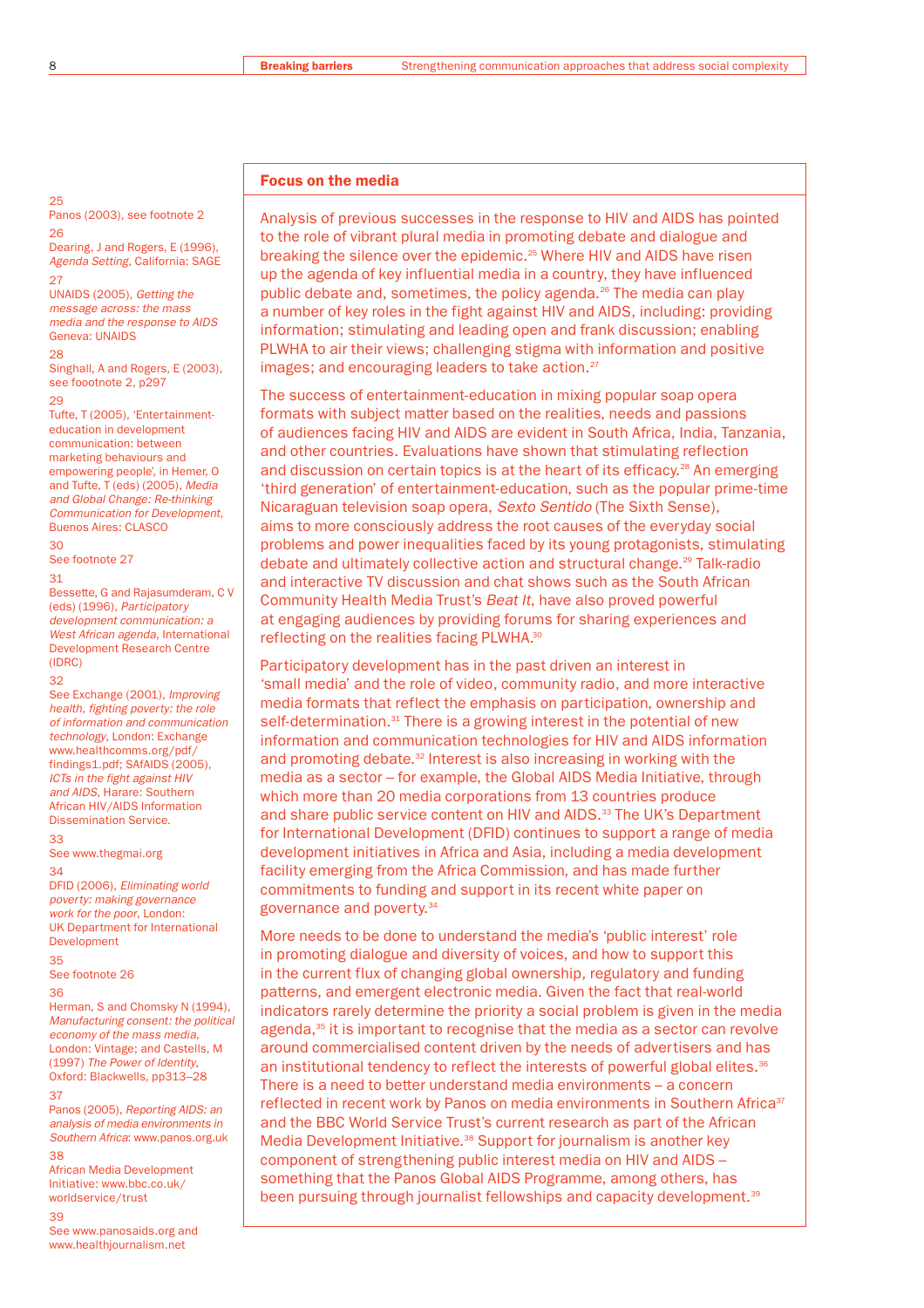## Addressing the barriers to universal access 3



Tackling barriers to universal access – such as stigma and discrimination, gender inequity and poverty – implies much more than technical development interventions. It requires communication for social change on many levels, to reduce the social, economic and legal inequalities that underpin social exclusion. This is one of the reasons HIV and AIDS have remained so difficult to address: good intentions and international development commitments have been hampered by questions of differential access to wealth and power that are protected by dominant global interests.

#### Combating stigma and discrimination

*'With AIDS, the stigma faced by sex workers has increased tenfold.'*  Meena Seshu

Sampada Grameen Mahila Sanstha (SAGRAM)40

Stigma and discrimination are still an everyday experience for PLWHA and vulnerable populations,<sup>41</sup> yet their complexity and diversity in practice, coupled with the failure to develop a greater understanding of their social roots, means they are often not addressed effectively. Stigma and discrimination are an example of where communication can be both part of the cause and the cure of social barriers. Stigma reflects existing social inequalities, since HIV is often associated with groups that are already marginalised in a way that compounds their marginalisation.

Communicating that HIV and AIDS need not be a death sentence, and that households do not have to face them alone can be a vital source of hope. It can also make inroads into the stigma surrounding the epidemic. Stigma is often anchored in the stress that HIV and AIDS place upon traditions of mutual support and reciprocity that characterise many extended families and households. Reactions of denial and avoidance can often be a desperate coping mechanism for those faced with the prospect of caring for family or friends when their own households are near collapse. In this context, providing resources to strengthen community responses – including the possibility of treatment – can give people hope.

This woman was accused of giving her husband HIV and beaten by him for months before he left her for another woman. She now looks after her four children on her own. In desperation, she took the exceptional step of speaking to the media about her status, despite the strong social stigma attached to being HIV positive. DIETER TELEMANS | PANOS PICTURES

 $40$ 

POLICY (2003), *Moments in Time: HIV/AIDS Advocacy Stories*, p54, Washington DC: Futures Group International

Perkins, N and Mulyanga, S (2005), *My Right to Belong: stories of stigma re-education efforts across Africa*, Nairobi: ActionAid International Africa

<sup>41</sup>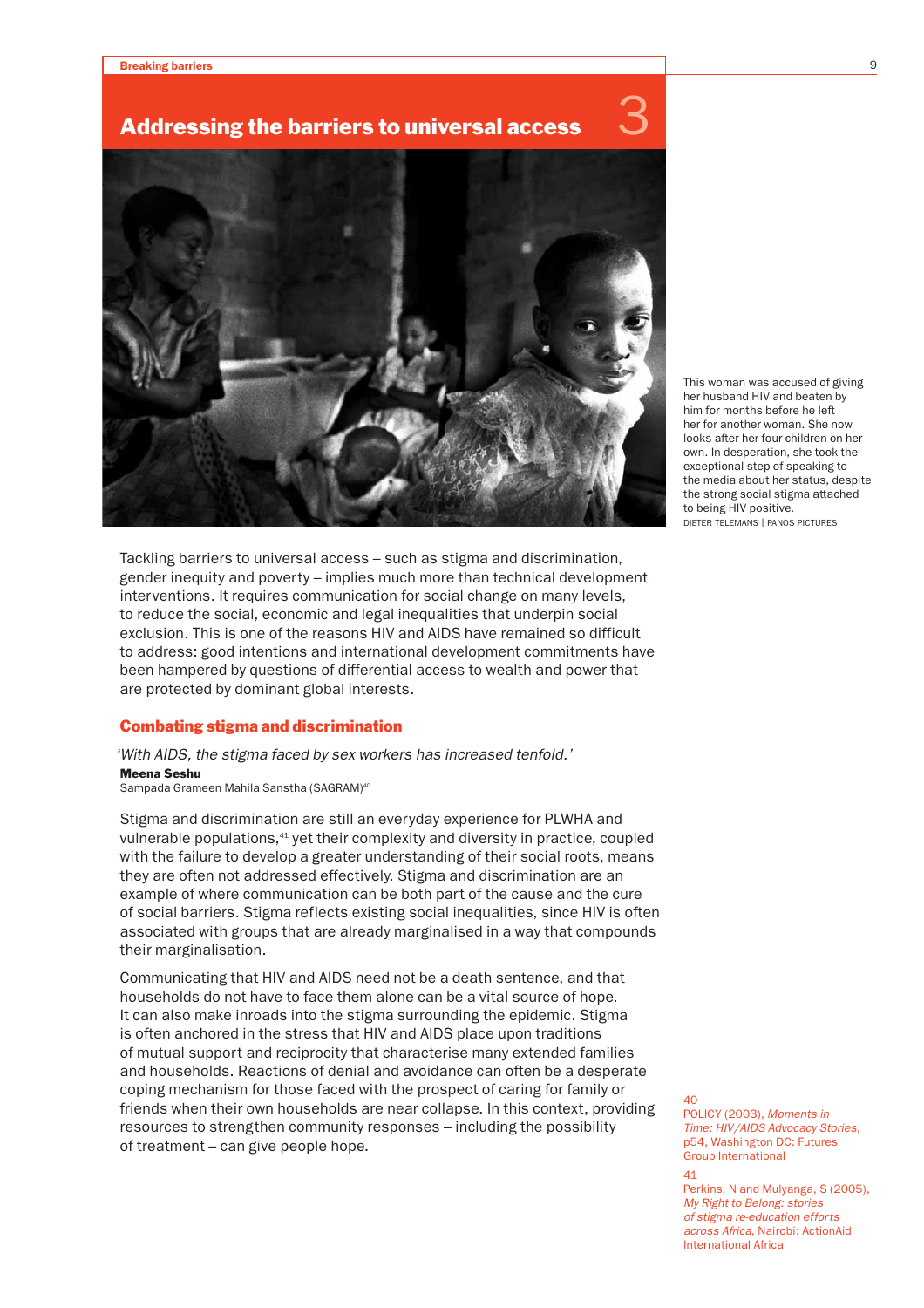Although few campaigns against stigma have been successful, breaking the silence around HIV and AIDS and moving discussions from the personal sphere to interpersonal and public arenas can help overcome it. Mass media have stimulated discussion through high-profile human interest stories featuring prominent individuals who put a human face to the epidemic.42 A range of communication approaches have helped reduce stigma by promoting discussion and awareness of the realities of living with HIV and AIDS. Initiatives include: discussion forums and publications to raise awareness on the situation of older people as carers in Zimbabwe; youth care-givers who have promoted awareness about transmission risks, family reconciliation and community discussions in Zambia; radio listening clubs to promote discussions of stigma in Malawi; and awareness raising and training with healthcare worker and faith groups in Ethiopia and Rwanda.<sup>43</sup> Another way to tackle stigma is through sustained dialogue within communities, using participatory approaches such as Stepping Stones<sup>44</sup> and REFLECT, which allow community members to work with their own understandings and assumptions.

Communication can help challenge stigma and discrimination at a range of levels, including:45

- **advocacy**, to ensure that policy and laws do not perpetuate discrimination
- **Example 2** enacting **policies** in institutional contexts like schools, workplaces and healthcare settings
- $\blacksquare$  promoting **accurate information and frank dialogue** with communities and households
- **human interest stories** in the media

More research and ethnographic work is needed to understand and examine the local dynamics of discrimination and the solidarity that may challenge it in different settings.46 There is also much to learn from social movements of PLWHA, who often develop 'resistance identities' to challenge their marginalisation and to redefine their position in society.<sup>47</sup>

#### Addressing gender inequity

In parts of Africa and the Caribbean, young women aged 16–24 are up to six times more likely to contract HIV than their male counterparts, while in sub-Saharan Africa 59 per cent of PLWHA are women.<sup>48</sup> Their limited access to resources and institutional power also places women at greater risk. In the face of this increasing 'feminisation' of the HIV epidemic, gender inequity must be urgently addressed.

Rooted as they are in the intimacies of everyday life and wider social norms and arrangements, gender relations are particularly difficult to address through specific 'interventions'. Where gender norms are reinforced from an early age and woven into the everyday 'way things are done', isolated messages about changing gender behaviours are swimming against an enormous tide. '… Any young man in Jamaica is constantly being told that he must have more than one woman, take risks and be adventurous to be a man, this is the essence of who he is as a man. This is far more powerful than a message about wearing a condom… There is no point talking to a young man about safe sex, when to be a man is to do the very things that lead him into unsafe behaviour…'49

 $42$ 

Singhall, A and Rogers, E (2003), see footnote 2 43

See footnote 2

44 See www.steppingstones feedback.org

#### 45

Parker *et al* (2002), *HIV/AIDS-related stigma and discrimination: a conceptual framework and an agenda for action*, Horizons programme, New York: Population Council 46

UNESCO (2003), 'HIV/AIDS Stigma and Discrimination: An anthropological approach', proceedings of the roundtable held on 29 November 2002, Paris: UNESCO

#### 47

Stoller, N (1998), *Lessons from the Damned: queers, whores, and junkies respond to AIDS*, New York: Routledge

#### 48

UNIFEM (2006), *Transforming the national AIDS response: mainstreaming gender equality and women's human rights into the three ones*, New York: United Nations Development Fund for Women

49

Interview by author with Hilary Nicholson of Women's Media Watch, Kingston, Jamaica, in April 2006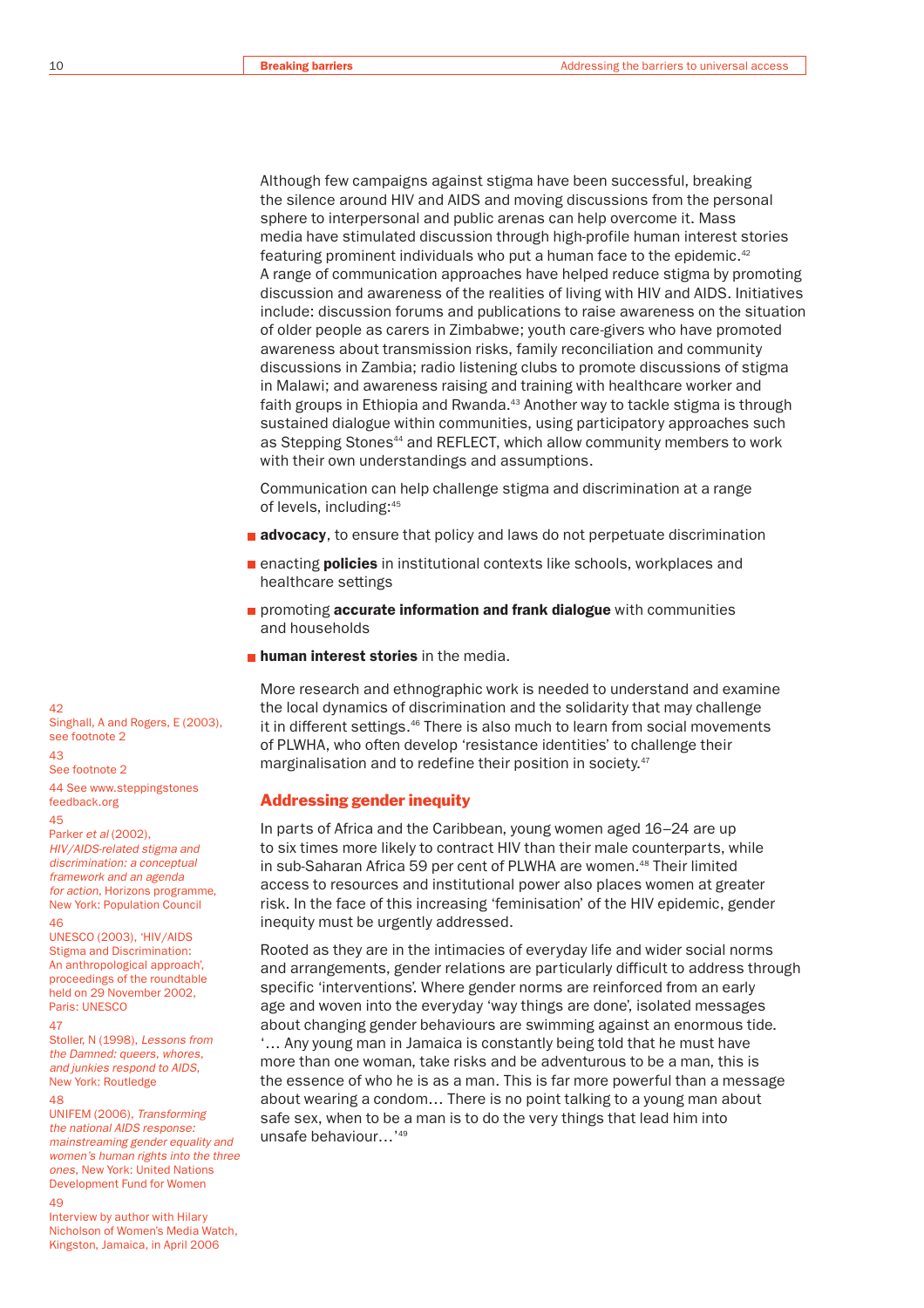Gender inequality can only be addressed through a combination of locally owned communication processes and broader advocacy and social mobilisation to tackle some of its structural foundations. Concerted action is needed at a range of levels, including: legal and structural constraints in institutional contexts; community norms and practices; and interpersonal communication. It is also important to support women's efforts to gain greater control of their environment – not least the efforts of marginalised women such as sex workers, and networks of HIV-positive women.

It also needs to be recognised that communities are not homogeneous, but divided by power and gender inequalities. It is here that gender-sensitive communication approaches like Stepping Stones have proved useful for getting men and women talking about the usually taboo subjects of sexuality and gender, and to address some of the barriers to social change at the local level.<sup>50</sup>

However, there are limits to what can be achieved in any particular setting when the constraints of gender and poverty are rooted in wider social structures that stretch beyond the locality. Catherine Campbell's work on peer education among sex workers and mine workers in South Africa describes how complex gendered notions of risk, intimacy and trust are wrapped up with unprotected sex and skin contact, which may undermine HIV prevention and safer sex.<sup>51</sup> But these notions are also rooted in much broader patterns of poverty and migrant labour that are beyond local control. Current attempts to combine Stepping Stones' focus on interpersonal negotiations of gender and identity with the broader advocacy and social change that has often been part of the REFLECT popular education method, are promising in this regard.<sup>52</sup>

When addressing gender relations in HIV prevention, it is important to remember that HIV and AIDS are primarily social problems demanding social solutions. While it is important to prioritise prevention technologies that put more power into the hands of women – such as the long-neglected microbicides which have recently attracted welcome new funding – technical fixes can only be a part of a successful response. Even in South Africa, where recent campaigns to secure access to treatment have been an inspiration, the 'parallel epidemic' of gender violence remains a major problem.

Communication to tackle gender inequity includes:

- **a** advocacy and social mobilisation to remove legal barriers and address social challenges such as gender violence, poverty and migrant labour
- equitable policies in different institutional contexts, such as schools and workplaces
- **EX SUPPORT EXECTS AND THE EXECTS LIGHTER IS UPPORT OF SUPPORT AND REPAREMENT CONTROLLY ASSESS**
- **gender-sensitive participatory communication approaches to tackle harmful** gender norms and practices
- **d** developing gender indicators to track progress on the above in country plans for universal access, and ensure plans are consistent with existing international gender conventions.53

#### 50

Hadjipateras, A (2006), *Joining hands: integrating gender and HIV/AIDS*, London: ACCORD, HASAP 51

Campbell, C (2003), *Letting them die: why HIV/AIDS prevention programmes fail*, Oxford: James Currey. This link with masculine identity and risk is something studies of masculinity and HIV and AIDS have often shown, pointing to the need to work creatively within cultural traditions, to build on existing alternative notions of masculinity that stress support and responsibility; see Panos (1999), *AIDS and Men: taking risks or taking responsibility?* London: Panos 52

Combining REFLECT and Stepping Stones see http://217.206.205.24/ Initiatives/reflectss.htm 53

See footnote 48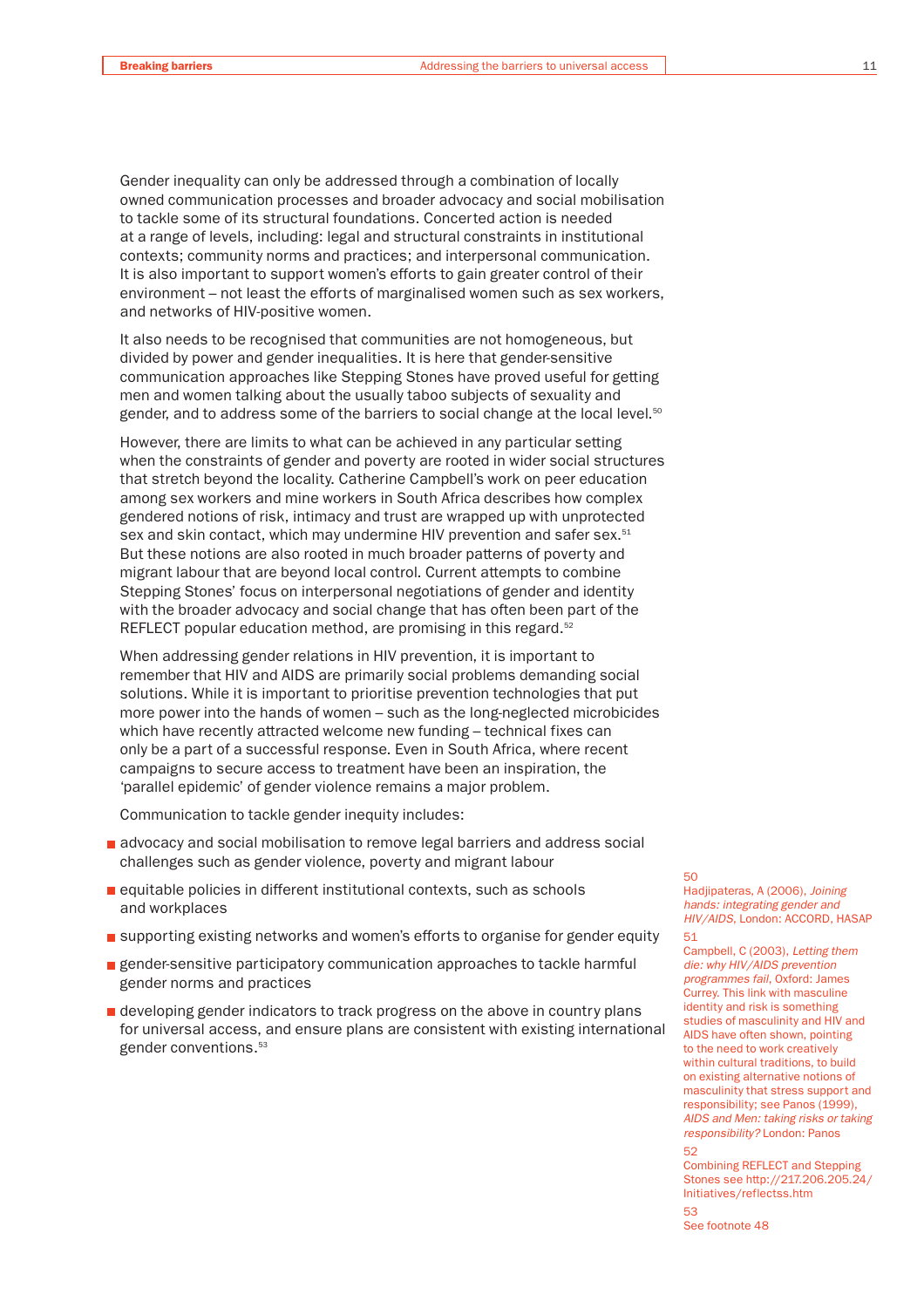#### Strengthening health systems and integrating services

Sustained advocacy and social mobilisation are vital to secure the levels of government expenditure on health services and improvements on the wider health determinants that are needed for universal access to treatment. Adequate health services and access to affordable treatment will ultimately make the difference to poor communities' chances of surviving HIV and AIDS.<sup>54</sup> There must also be progress on the wider determinants of health to reach millennium development goal six for HIV and AIDS, and halt or reverse their spread by 2015.

The increasing trend towards integrating health services locally also provides communication opportunities. The World Health Organization (WHO) has already pioneered decentralised, integrated delivery of HIV and AIDS services in some places, as part of its integrated management of adult and childhood illness.<sup>55</sup> Such integration provides opportunities for communication and information on prevention, care and broader access and rights to health where people are accessing treatment. Decentralised, integrated services provide an opportunity to enhance the engagement and involvement of carers, while stigma and discrimination may become less of a barrier where voluntary counselling and testing (VCT) are accessed through routine links to other services – without making HIV testing a 'special case'.

Opportunities for more effective integration of TB and HIV communication are highlighted in the Panos 2005 publication, *Time for action on TB communication*, and reflected in Stop TB Partnership's global plan for 2006–15. Despite talk of the 'exceptionalism' of AIDS, this integration of services, information provision and engagement with communities should be seriously examined for other areas – sexual and reproductive health, mother-and-child health, nutrition and food security - where appropriate.<sup>56</sup>

HIV and AIDS communications should also emphasise links to broader social and economic development and stability. This would help galvanise the support and resources needed to fund the response. Epidemiologists describe HIV and AIDS as a 'long-wave event' – with a time lag between HIV infection and the onset of AIDS-related illnesses, and a further lag before the social, economic and political impacts on a country.<sup>57</sup> HIV and AIDS therefore need to be presented as a long-term challenge, demanding consistent attention and resources to address the social and economic impact on whole societies over many years.

#### 54

Barnett, T and Whiteside, A (2002), *AIDS in the twenty-first century: disease and globalisation*, Basingstoke: Palgrave Macmillan, p342

55

Gilks, C F *et al* (2006), 'WHO public health approach to antiretroviral treatment against HIV in resourcelimited settings', *The Lancet* Vol 368 5 August

#### 56

Interact Worldwide (2006), *Intimate links: a call to action on HIV/AIDS and sexual and reproductive health and rights*, London: Interact Worldwide; ODI (2006), 'Food, nutrition and HIV: what next?' *Briefing Paper 7*, London: Overseas Development Institute 57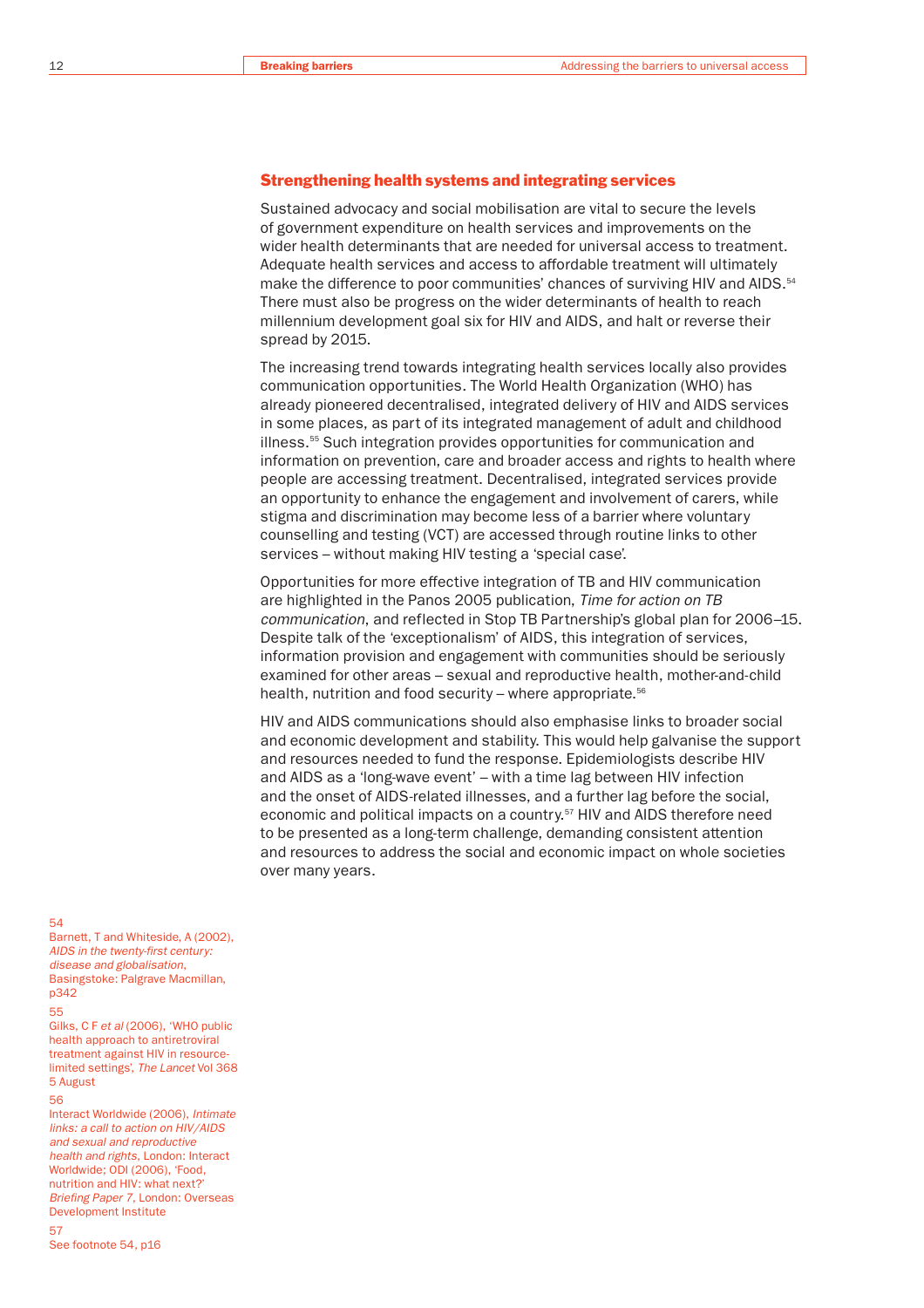#### Focus on traditional health practitioners – effective local communicators

While the need for more health practitioners – and improved training for them – is a major concern in many developing countries, traditional medicine is a major resource that continues to be overlooked.58 Traditional health practitioners are estimated to be the first point of call for as many as 80 per cent of people in Africa,<sup>59</sup> where there can be as many as 100 to each doctor, and up to 75 per cent in India.<sup>60</sup> Traditional healers provide accessible, affordable, culturally appropriate healthcare. They are valued and respected as counsellors and advisers – particularly in matters of relationships, sex and sexually transmitted diseases – giving them a potentially important role in HIV prevention.<sup>61</sup> Traditional and Modern Health Practitioners Together against AIDS (THETA) – a collaboration of traditional Ugandan healers and biomedical practitioners – is one of the best-documented examples of indigenous practitioners effectively promoting condoms, encouraging counselling and testing, and showing high levels of referral to the formal health system.

Unfortunately, a lack of consistency in support for collaborative projects, and scant evaluation data, has reinforced the reluctance to take traditional medicine seriously. The gulf between biomedical and indigenous approaches is often exaggerated, since notions of health and disease often have empirical and rational underpinnings – what Edward Green describes as a relatively widespread 'indigenous contagion theory'.<sup>62</sup> Given the urgent need to upscale HIV prevention efforts, much more needs to be done to build collaboration and strengthen links and mutual referral between the different health systems. This should not be a substitute for strengthening a country's health system, but used instead to increase the coverage of healthcare and support services, effectively building on communities' existing human resources for health. In fact, the customary wide remit of traditional health practitioners may help strengthen intersectoral links to other health issues and interventions, which are increasingly important in addressing HIV and AIDS.

58

Traditional medicine covers a broad range of practices including herbalism and spiritualism. see Green, E (1999), *Indigenous theories of contagious disease*, London: SAGE

#### $50$

UNAIDS (2000), *Collaboration with traditional healers in HIV/AIDS prevention and care in sub-Saharan Africa: a literature review*, Geneva: UNAIDS

#### $60$

Mane, P and Maitra, S (1992), *AIDS prevention: the socio-cultural context in India*, Bombay: Tata Institute of Social Sciences

61 See footnote 59  $62$ See footnote 58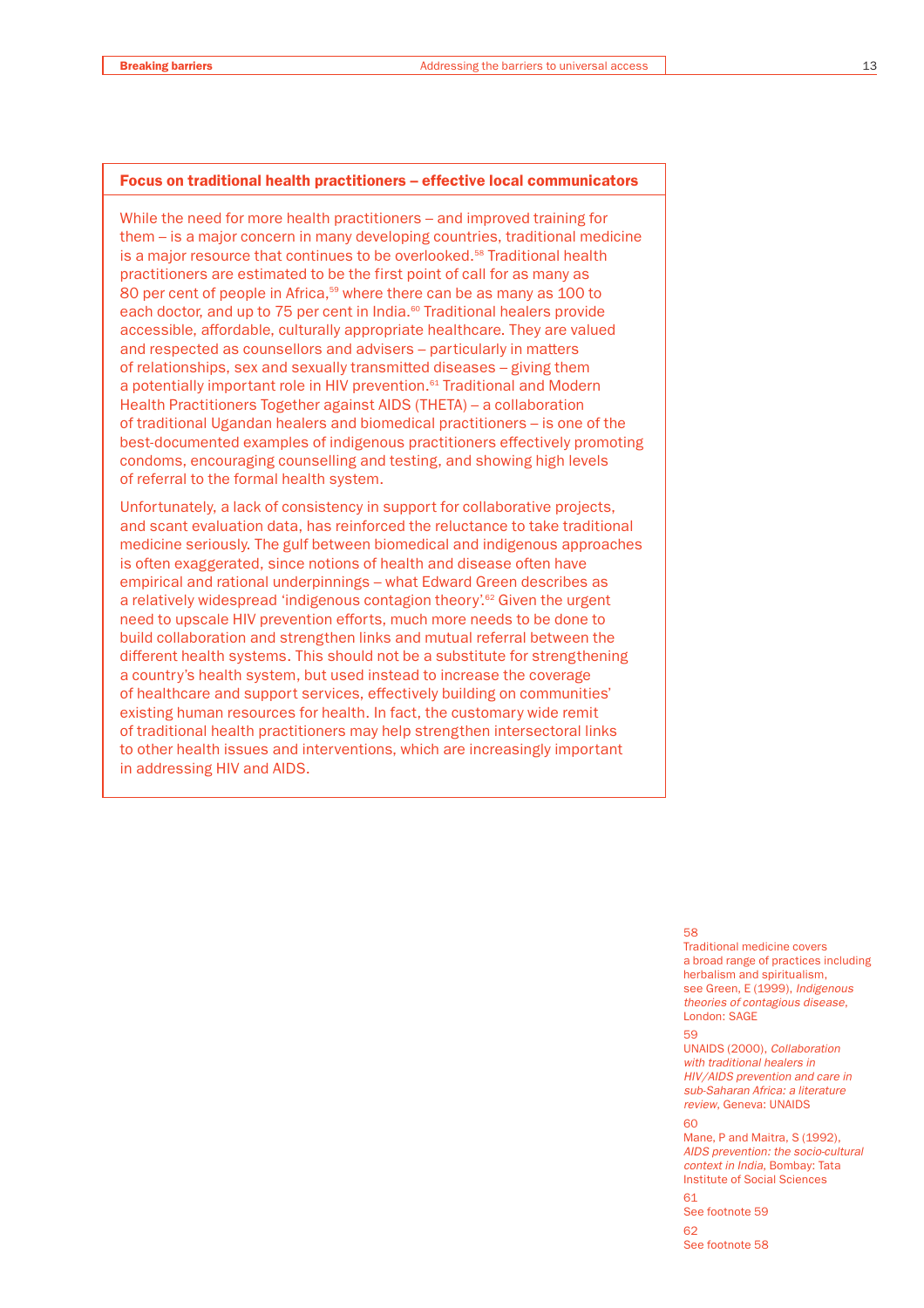## Effective communication for scaling up universal access



Communication, dialogue and negotiation are central to coordinating the wide range of stakeholders working towards universal access, and developing the accountability, transparency, and meaningful involvement of PLWHA that are essential to a relevant and effective response.

#### Building on what is there

*'We look at what people are already doing, we share those experiences and learn from each other… We ask people, "what skills do you already have, and are already using to effect change in your communities?".'*

Ludfine Opudo Society for Women in AIDS in Kenya<sup>63</sup>

A key element in the next steps to universal access emerging from the country consultations in 2005/6 was to 'build on what is there at all levels'. This deceptively simple phrase encompasses the need to: harmonise existing funding and programming efforts; strengthen existing initiatives; and recognise local priorities and the experiences of PLWHA. It is important to recognise, however, that the latter is made difficult by the dependence on external development actors for resources and inputs. Recent critiques have shown that 'participatory' approaches often co-opt people into powerful, pre-set development agendas, under the guise of 'authentic' local participation.<sup>64</sup> This has led some to explore who sets the terms of different 'spaces of participation', and to assess how much real control is in the hands of different groups. Are marginalised people invited to the table of the powerful who set the terms of the encounter, or are there different spaces where marginalised people feel more at home?<sup>65</sup> Although we cannot explore the details here, this new thinking in governance and participation may have important critical insights for participatory communication approaches, ensuring that the most affected people genuinely drive the response and that participation does not amount to niche marketing of solutions conceived by external experts.

Sympathetic but critical engagement of existing cultural practices can deepen participatory communication approaches; traditional healers are often respected counsellors and advisers on health and relationships. ERIC MILLER | PANOS PICTURES

63 See footnote 40  $64$ 

Mosse, D (2001), 'People's Knowledge, Participation and Patronage: Operations and Representation in Rural Development', in Cooke, B and Kothari, U (2001), *Participation: the new tyranny?* London: Zed Books  $65$ 

Cornwall, A (2004), 'Spaces for transformation? Reflections on issues of power and difference in pariticipation in development' in Hickey, S and Mohan, G (eds) (2004), *Participation: from tyranny to transformation: exploring new approaches to participation in development*, London: Zed Books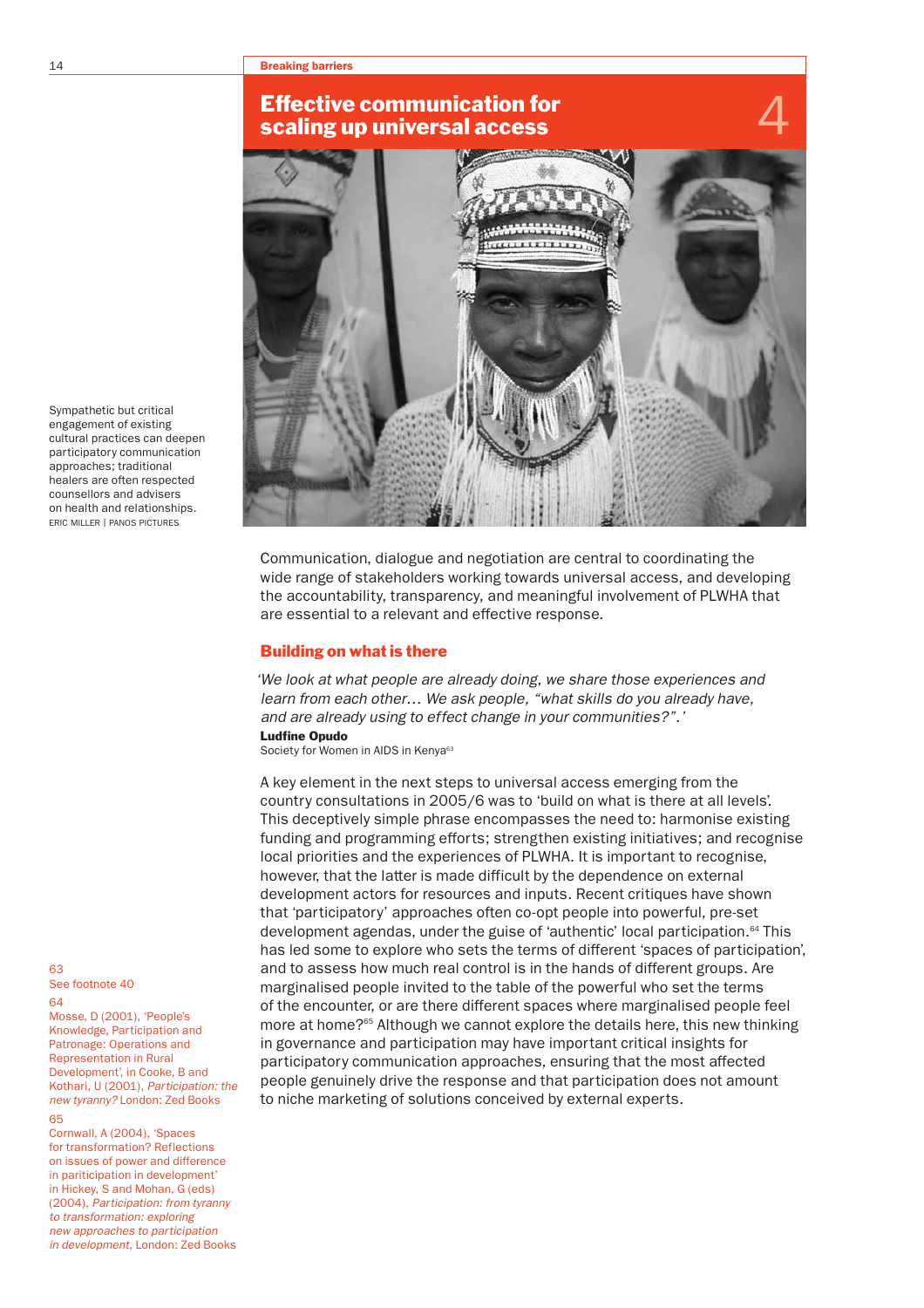Another danger is that responsibilities are off-loaded onto poor communities under the guise of them being considered 'resourceful' or 'resilient', with community engagement seen as a way to reduce the burden on health and social systems.<sup>66</sup> Many community-based organisations in Africa have risen to the challenge of delivering HIV treatment on a significant scale while they await the much-needed public sector response. Some even provide a comprehensive, free-of-charge, 'total patient care' package of services: testing, treatment, monitoring of treatment, and support for adherence.<sup>67</sup> Many such community responses evolved because inadequate transport links and tight prescribing regulations were hampering access to treatment in clinical settings. The same study found that community programmes could often achieve an instant expansion of services with adequate funding for antiretroviral (ARV) drugs.

The experience of such organisations points to the need for advocacy around: support for community-based responses; funding for purchasing ARVs; operational costs and support; and polices to support service decentralisation. However, this must be in the context of fully resourcing health systems: while the initiative of such communities is an inspiration, it must not be an excuse to avoid government responsibility.

#### Focus on HIV and culture

Cultural beliefs and practices are a central part of life in any setting. They affect people's capacity to accept or stigmatise PLWHA, their willingness to engage with emerging treatments, and the patterns of care that are embedded in family and community relationships. Cultural assumptions also shape the institutional and policy processes of international development, which can hinder local initiatives and prevent the expression of local needs.<sup>68</sup>

Many of the positive examples of engaging culture involve the creative re-working of traditions, which may otherwise perpetuate risky practices for HIV transmission. These include finding symbolic alternatives to 'cleansing' rituals that previously involved sex in East and Southern Africa, or reviving practices like non-penetrative 'thigh sex' among the Nguni of Southern Africa.<sup>69</sup> Such approaches rely on the fact that culture is dynamic: traditions are not fixed barriers to social change and development. An understanding of culture is therefore key to unravelling the challenges of stigma and discrimination, which often use cultural and social differences to mark out social groups for blame and negative treatment.

Despite a growing interest in the role of culture – reflected in the early work of UNESCO and UNAIDS<sup>70</sup> and the prominence accorded to culture in the Africa Commission's recent report – development interventions show little systematic understanding or approach to culture.<sup>71</sup> Sympathetic but critical engagement of culture can deepen participatory communication approaches, by moving beyond the 'tailoring' of externally defined communication and messages to value and support the novel forms of expression developed by people in their own contexts and struggles.

Ultimately, more ethnographic research is urgently needed to understand cultural processes, including cultural needs assessments and local cultural analysis. Appropriate ways to evaluate cultural processes must also be developed.

#### 66

UNESCO (2005), *HIV and AIDS Treatment Education: a critical component of efforts to ensure universal access to prevention, treatment and care*, Paris: UNESCO 67

UNAIDS (2005), *Expanding access to HIV treatment through community based organisations: UNAIDS best practice collection*, Geneva: UNAIDS

#### 68

Vincent, R (2005), *What do we do with culture? Engaging culture in development*, Exchange: London 69

Blair, C *et al* 1997, in Singhall, A and Rogers, E (2003), see footnote 2, p220

#### 70

Vincent, R (2005), reviews recent initiatives, see footnote 68

71 Gould, H and Marsh, M (2004), *Culture: Hidden Development*, London: Creative Exchange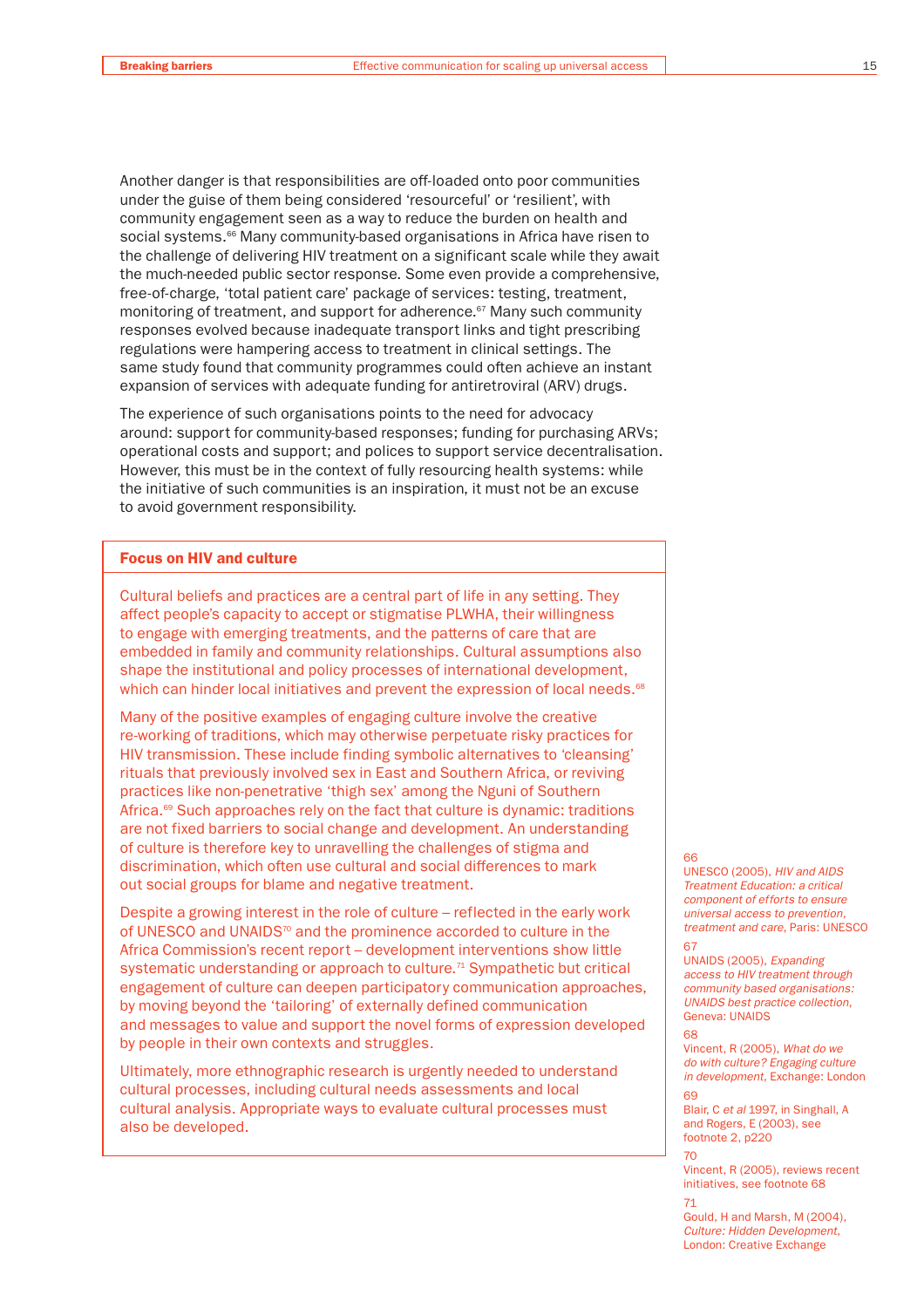#### Supporting country-driven processes and the wide involvement of stakeholders

*'People should realise the importance of grassroots level as it is a great problem to our leaders, because the people who make laws and policies end up doing the totally different thing from what they are promising.'* TAC member

South Africa

There are two main communication challenges in any country: coordinating and promoting dialogue among the different stakeholders and initiatives in the response to HIV and AIDS and developing feedback mechanisms that will improve the effectiveness of the response. In recognition of successful home-grown and country-driven responses, there have been recent attempts to find mechanisms for such coordination and dialogue. In 2004, UNAIDS developed the Three Ones initiative, which encouraged the use of one national framework for action, one national AIDS coordinating authority and one agreed country-level monitoring and evaluation system in each country. At the same time, the Global Fund for AIDS, TB and Malaria – the major source of multilateral HIV and AIDS funding – has sought to coordinate partners, including civil society and PLWHA, through its country coordination mechanisms. Civil society involvement in these structures, however, has proved uneven. A study by the International Council of AIDS Service Organizations (ICASO) found that NGOs and vulnerable populations were inadequately represented, and lacked the capacity for involvement and effective representation.<sup>72</sup> At the same time, while increasing harmonisation and avoiding duplication in funding and programming is important, these frameworks must not be so rigid that they restrict the diversity and vitality of local responses.

Similarly, monitoring and evaluation has the potential to provide all-important feedback that can improve future action. Far too often however, monitoring and evaluation is overly technical and driven by external priorities and indicators. This reduces its potential to support learning and improve the relevance and effectiveness of activities on the ground.<sup>73</sup>

Multilateral funding mechanisms, such as the Global Fund and World Bank Multilateral AIDS Programme, have more potential to be led by national government in partnership with civil society and affected communities than bilateral arrangements.<sup>74</sup> Strengthening commitment to such mechanisms should therefore support country-driven HIV responses. But recent studies also show that for such mechanisms to be effective, their efforts must be harmonised and aligned.<sup>75</sup> Nevertheless, finance flow to the Global Fund has been inconsistent since it inception, and further shortfalls of US\$500 million for grants are predicted in the sixth round, despite the recent donation of US\$500 million over five years from the Gates Foundation.<sup>76</sup>

#### 72

ICASO (2004), *NGO perspectives on the Global Fund,* Toronto: International Council of AIDS Service Organizations

#### 73

International HIV/AIDS Alliance and ICASO (2004), *Discussion paper: civil society and the 'Three ones'*, Brighton: International HIV/AIDS Alliance

#### 74

International HIV/AIDS Alliance (2004), 'What's preventing HIV prevention?', policy statement to UNAIDS, Brighton: International HIV/AIDS Alliance

#### 75

ODI (2006), 'Scaling-up the HIV/AIDS response: from alignment and harmonisation to mutual accountability', *Briefing Paper 9*, London: Overseas Development Institute 76

Feacham, R, Global Fund director quoted by Reuters, 9 August 2006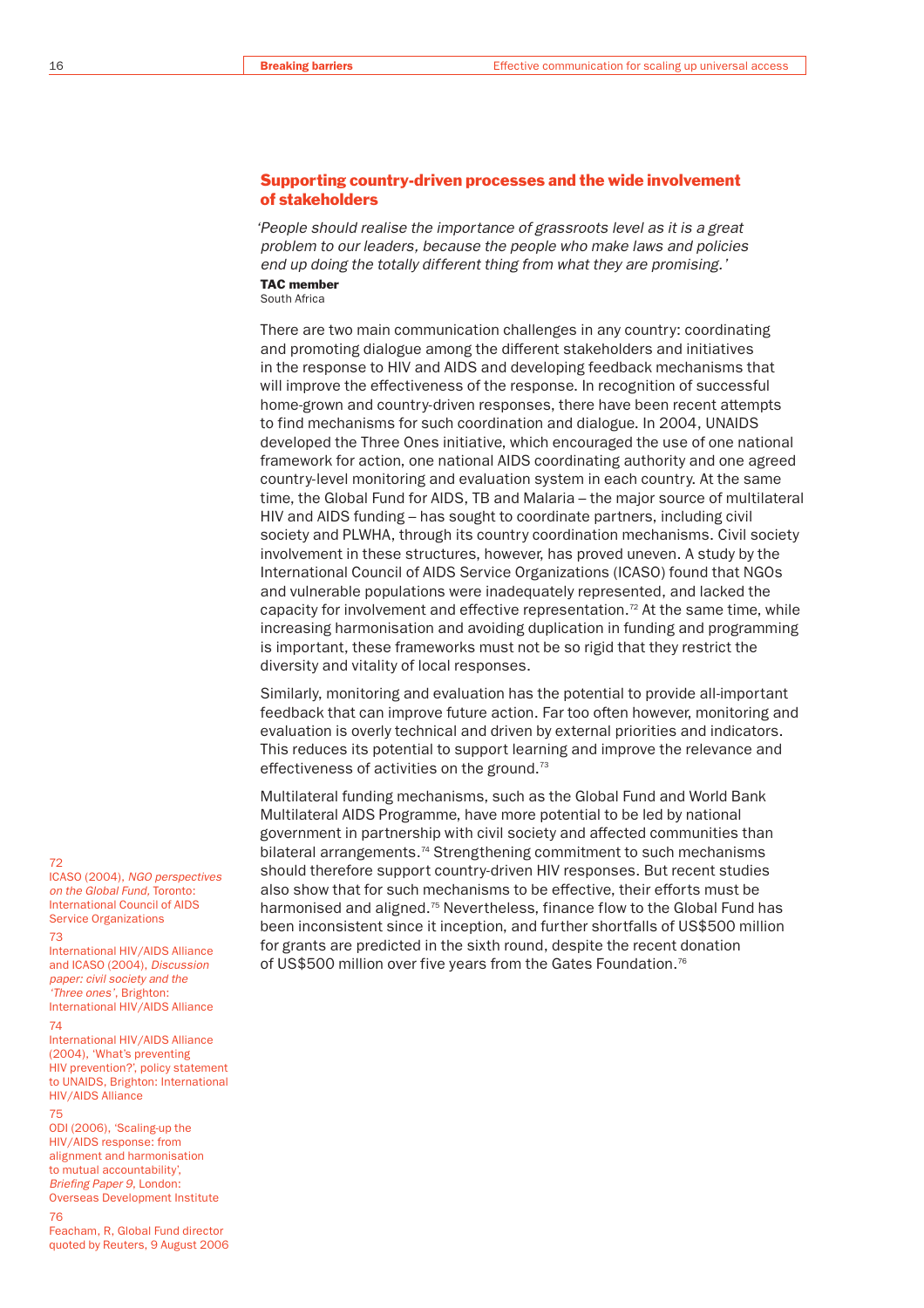Where mobilising all stakeholders is important, the more meaningful involvement of PLWHA (MIPA) remains a priority. The greater involvement of PLWHA (GIPA) in policy formulation and service delivery at all levels was first backed at the 1994 Paris AIDS summit. GIPA aimed to enhance equity and make the response more relevant and effective. In practice however – and in contrast to some independent civil society initiatives and social movements – PLWHA involvement in the institutionalised response remains tokenistic, with recent research showing that PLWHA are only occasionally involved in making policy or managing initiatives.<sup>77</sup> To make meaningful involvement of PLWHA a reality there is a need for adequately resourced training for PLWHA, and the development of organisational capacity to create a supportive institutional environment for their involvement. NGO studies have similarly highlighted the need to resource effective capacity-building tools to enable the effective participation of civil society and PLWHA in the Three Ones at country level.<sup>78</sup> There must also be genuine political commitment to tackling the fundamental drivers of the epidemic: the barriers to PLWHA involvement are often the poverty and structural constraints that increased their vulnerability to HIV in the first place.

77

Cornu, C and Attawell, K (2003) *The involvement of people living with HIV/AIDS in community-based prevention care and support programs in developing countries: a multi country diagnostic study*, New York: Population Council and Brighton: International HIV/AIDS Alliance

78 See footnote 73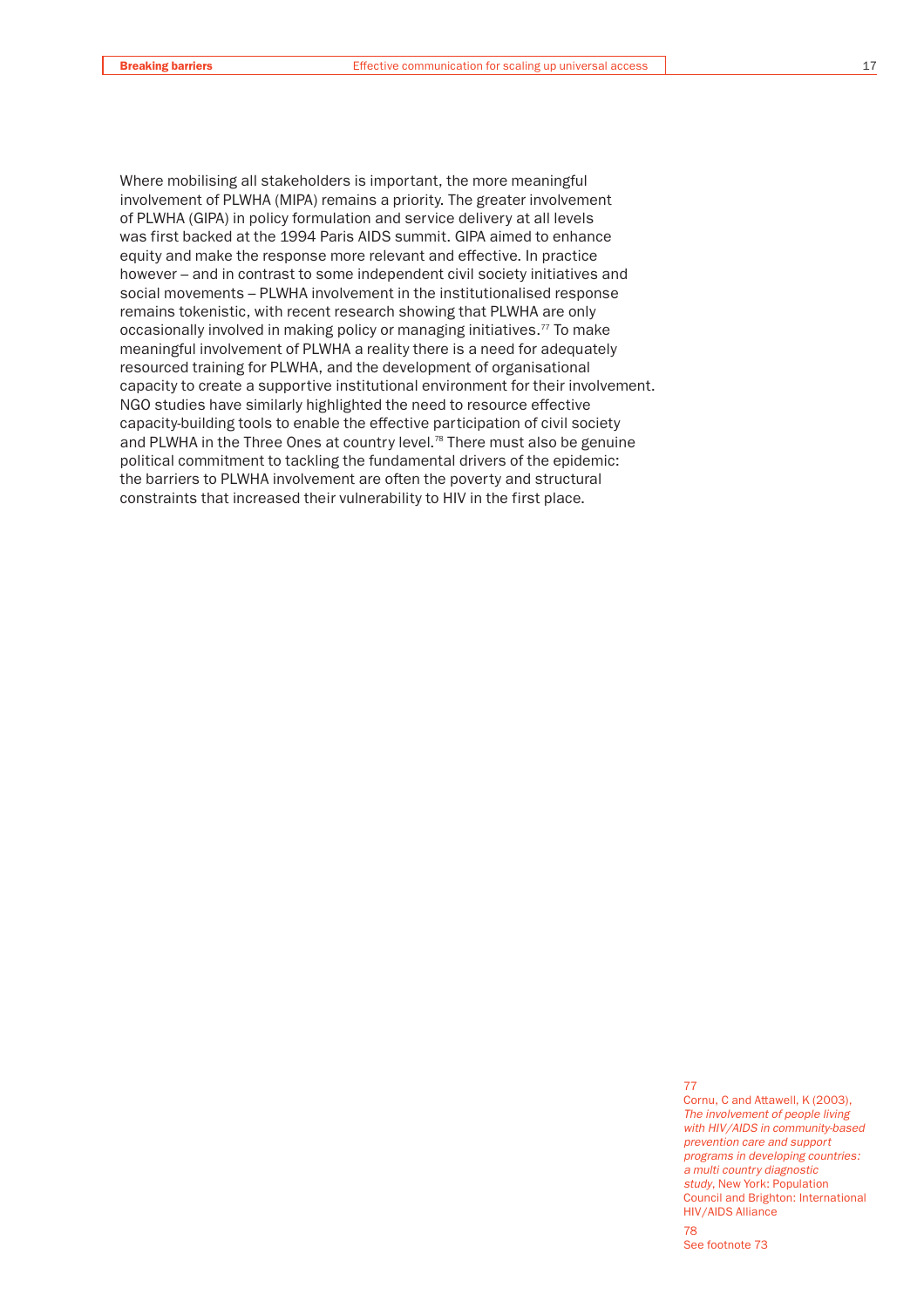#### 18 **Breaking barriers**

## Communication for integrated prevention, treatment and care



Families where grandparents look after their grandchildren have become the norm. Supporting these relationships and relieving the care burden where this is needed are important and necessary services. DIETER TELEMANS | PANOS PICTURES

> The potential of treatment means that HIV and AIDS are no longer seen to deal a definite death sentence. This has removed some of the stigma, bringing renewed hope and the chance to reinvigorate prevention efforts. Nevertheless, prevention, treatment and care must be equally prioritised, and communication interventions should mutually reinforce all three if universal access to treatment is to be sustained in the longer term. Access to treatment can be an incentive to get tested, and provide opportunities for enhanced prevention. At the same time, prevention is key to reducing new infections, without which universal access to treatment will be difficult to sustain. Adequate support to care is also vital to address the long-term impacts of HIV and AIDS on households and societies and to counter the despair and isolation that can undermine the response.

#### Accelerating prevention

A first communication challenge for prevention is to maintain the commitment and investment in proven interventions at a scale that can have an impact on the pandemic. Recent figures suggest that coverage of essential HIV prevention services currently reach less than one in five of people at risk globally.<sup>79</sup> Only 9 per cent of HIV-positive pregnant women are receiving ARV prophylaxis and fewer than 50 per cent of young people – who account for half of all new infections – are properly educated about HIV and AIDS. $80$  In the light of these figures, UNAIDS, WHO and others have called for governments to 'intensify' HIV prevention.

UNAIDS (2005), *Intensifying HIV prevention*: UNAIDS position paper, Geneva: UNAIDS  $80$ UNAIDS (2006), *Declaration of Commitment on HIV/AIDS: five years later*, Report of the Secretary General, Geneva: UNAIDS

79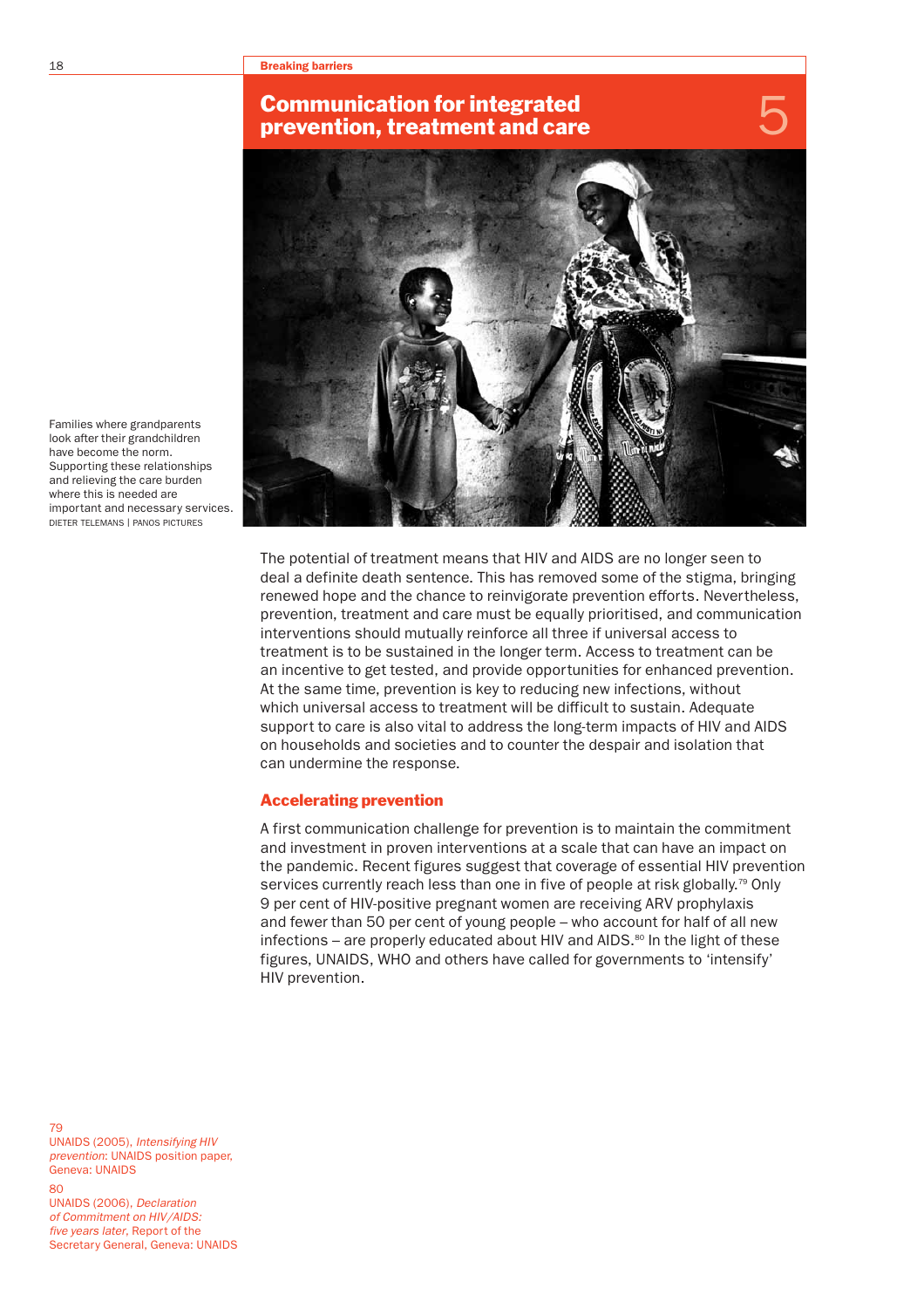Communication and engagement with the most affected groups is another priority, following the basic communication principle of tailoring prevention efforts to the character of the epidemic in different settings. Recent evidence points to a failure in many countries to resource and address prevention among high-risk populations.<sup>81</sup> For example, less than 20 per cent of injecting drug users worldwide receives prevention services.<sup>82</sup> In some countries of Eastern Europe and Central Asia – where drug use is a significant driver of the rapidly expanding epidemic – this failure to employ evidence-based prevention is compounded by unhelpful laws and policies that prohibit drug substitution therapy and criminalise drug users. The same combination of inadequate prevention services and counterproductive laws characterise the response to sex workers and men who have sex with men in many countries – a dangerous backwards step at a time when bold, focused initiatives are needed to stem a preventable second wave of the HIV pandemic.

There is a need for clear HIV prevention communication based on evidence, rather than ideology. The essential components of prevention grounded in public health principles and evidence are commonly known, $83$  although the balance of prevention practices has always been a matter for debate. Concern has grown in recent years however, over the vigorous promotion of 'abstinence only' messages and interventions. One-third of all prevention funds available through the US President's Emergency Plan for HIV/AIDS Relief (PEPFAR) are earmarked for this – an emphasis that apparently rests on Uganda's early response to the epidemic. Yet a review of the evidence suggests that a balanced combination of prevention interventions was effective in Uganda, where the broad mobilisation of society was accompanied by open dialogue and communication. Delayed sexual debut and partner reduction – not abstinence – were predominantly behind the success in Uganda and elsewhere. Another important factor was the empowerment of women – a deliberate government policy that saw high numbers of women entering employment in Uganda.<sup>84</sup> US research shows that when those who have taken a pledge of no sex before marriage do have sex – and many of them do – the shame and embarrassment makes them less prepared to deal with it and protect themselves.<sup>85</sup> At the same time, open discussion of all options in sex education – rather than the moral absolutes of abstinence campaigns – has been linked with delayed sexual debut.<sup>86</sup>

Moralistic US policies that liken prevention work with sex workers to the promotion of sex trafficking have seriously hampered work with a key vulnerable population. This dangerous moralistic approach has also underpinned the rejection of needle exchange interventions – a public health measure of proven success, which plays an important role in preventing the 'bridging' of HIV into the general population.<sup>87</sup>

Communication to strengthen HIV prevention needs:

- **a** a campaign for intensified prevention activities that are sustained and at scale
- **t** to work with the most at-risk groups to design effective prevention services that are based on public health principles and relevant and engaging prevention communication
- advocacy for HIV prevention and communication interventions that are based on evidence, not ideology
- $\blacksquare$  strong leadership to promote these, even where they are politically controversial.

#### 81

Panos (2006), *Keeping the Promise? A study of progress made in implementing the UNGASS Declaration of Commitment on HIV/AIDS in seven countries*, London: Panos

#### 82 See footnote 80

83

See footnote 79

84

Green, E (2003), see footnote 2 85

Bruckner, H and Bearman, P (2005), 'After the Promise: the STD consequences of adolescent virginity pledges,' *Journal of Adolescent Health*, April, pp271–8 86

CHANGE (2004), *Debunking the myths in the US Global AIDS strategy: an evidence based analysis*, Maryland: Centre for Health and Gender Equity

87 Gill, P (2006), *Body Count: how they turned AIDS into a catastrophe*, London: Profile Books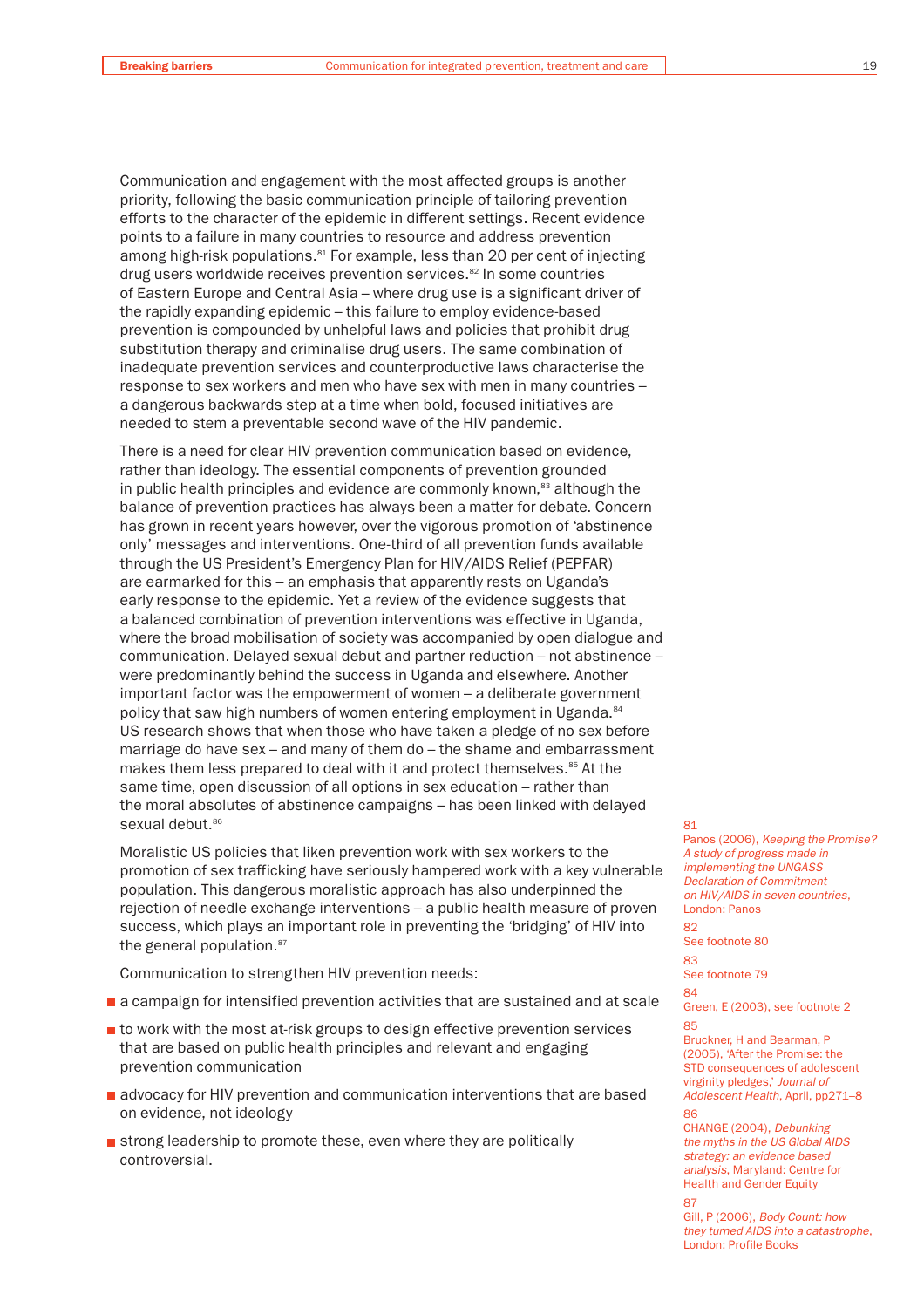#### The hope and potential of treatment

*'I had never been tested… it was only when we had listened to all that information on the drugs that I made my decision. I got myself tested on Wednesday. I finally realised that even with HIV there is always hope!'*

Person living with HIV Senegal<sup>88</sup>

Free HIV treatment must be made more widely accessible, and people must know about it, since numerous studies have shown that fees affect the uptake and adherence to treatment, with people making trade-offs with expenditure on food and shelter.<sup>89</sup> Increasing accessibility of treatment throws up a number of communication challenges: raising awareness of its availability, ensuring individuals and communities have the knowledge and information they need about the treatment and mobilising them to provide support and care.

Advocacy is also needed around access to basic health determinants such as adequate nutrition and water, and the relevant financial, technical, social and political support for health systems that will make universal access sustainable. A sobering reminder of these broader challenges is the observation that, even if effective HIV treatment was a glass of clean drinking water, 75 per cent of the world's population would not have access to it.<sup>90</sup>

Communication and advocacy have underpinned the impressive increases in the number of people receiving ARV treatment (ART) in recent years, with the tenacity of organisations like TAC in South Africa, and the Brazilian government's firm negotiations which brought substantial reductions in drug prices. Continued advocacy is needed for price reductions in the newer 'second-line' combinations, and related diagnostic and monitoring technologies. At the same time, governments need information and advocacy to make effective use of generic drugs under World Trade Organization (WTO) TRIPS (trade-related aspects of intellectual property rights) provisions, which are often circumvented under political pressure in bilateral government negotiations.<sup>91</sup>

Information and communication are just as important as drugs and medical care in preparing for treatment. Communication and education around ART have been shown to improve health outcomes and quality of life, contributing to greater uptake of VCT services, and improving adherence to treatment.<sup>92</sup> When ARVs are introduced into communities, people taking the drugs and those supporting them need to understand a range of issues. Information around treatment must therefore be free of medical terminology, accessible and in local languages, and developed with the participation of communities themselves, to ensure it is appropriate and relevant. It must meet the needs of everyone in the community, including minority groups, non-literate people and children.<sup>93</sup> A range of participatory treatment literacy materials that can be adapted for local use have been developed by TAC, and the International Treatment Preparedness Coalition (ITPC).<sup>94</sup>

#### 88

International HIV/AIDS Alliance (2005), *Community Engagement for Antiretroviral Treatment: a training manual for community-based organisations, non-governmental organisations & people living with HIV in Africa* – pre-publication draft, Brighton: International HIV/AIDS Alliance, p12

#### $89$

Attawell, K and Mundy, J (2003), *Provision of anti-retroviral therapy in resource-limited settings: a review of experience up to August 2003*, London: HSRC/DFID

#### 90

Singhal, A and Rogers, E (2003), see footnote 2, p371

#### **Q1**

Correa, C M (2006), 'Implications of bilateral free-trade agreements on access to medicines', *Bulletin of the World Health Organization*, May: 84 (5)

#### $92$

UNESCO/WHO (2006), cited in Dunn, A (2006), *Anti-retroviral drugs and treatment literacy*, London: Exchange

#### 93

Dunn, A (2006), see footnote 92  $Q_{\mathcal{A}}$ Dunn, A (2006), p3, see footnote 92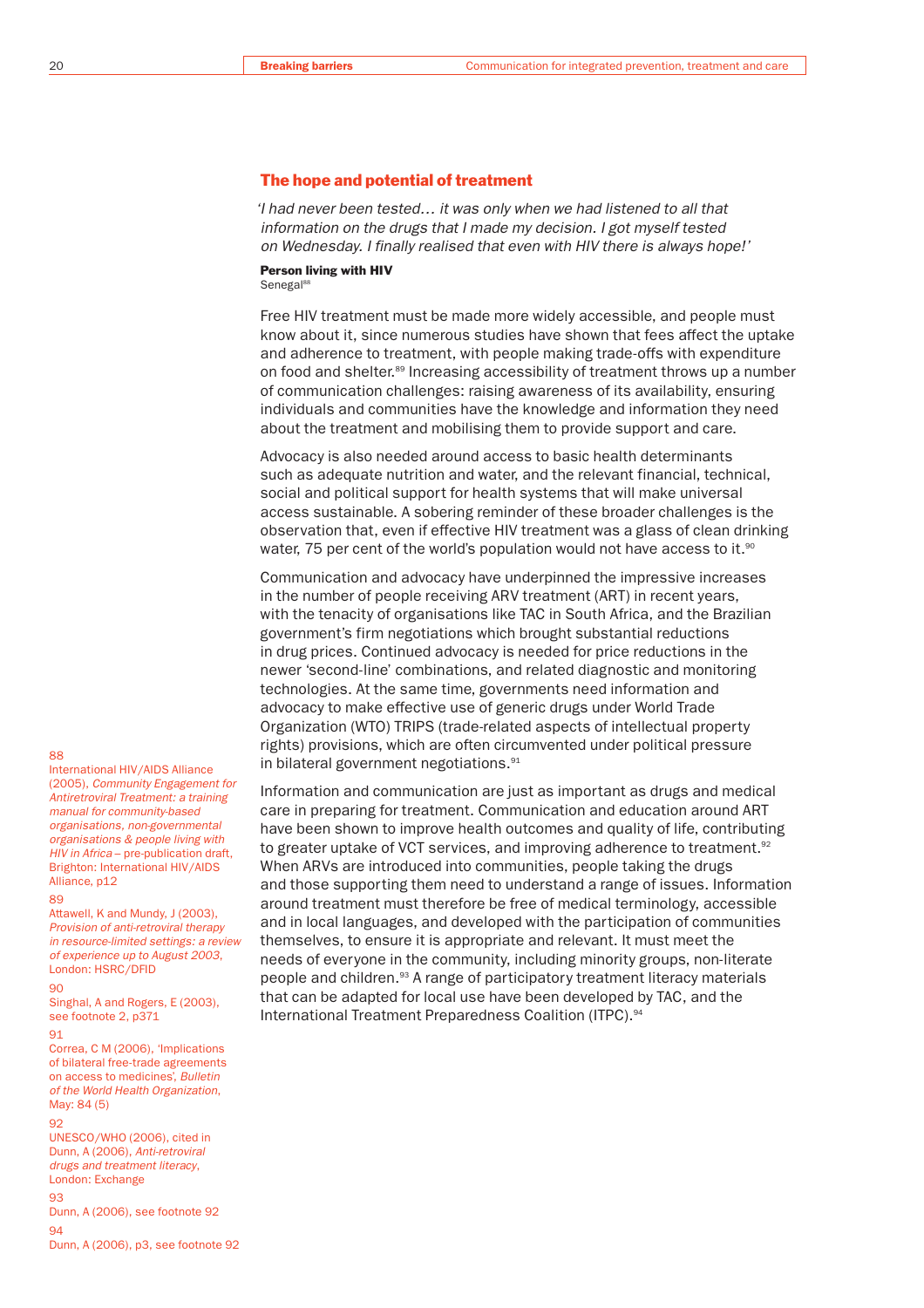Information and communication needs around treatment include:

- $\blacksquare$  the promotion of VCT, a prerequisite for starting treatment
- clear criteria for when treatment should be started and equitable ways to decide who should be prioritised for treatment
- $\blacksquare$  the positive benefits of treatment
- different treatments and drug regimens (including side effects)
- $\blacksquare$  the importance of adherence
- strategies for adherence
- **how communities can support those on treatment**
- clinical and support services that are available
- treatment and test costs
- other related costs
- $\blacksquare$  the importance of continued protective behaviours
- **how to take ARVs**
- **how ARVs work**
- $\blacksquare$  looking after the drugs
- $\blacksquare$  effects on daily life, including sex
- **ARVs and pregnancy**
- positive living, including nutrition.  $95$

Involving PLWHA in counselling and community mobilisation around treatment has enhanced uptake and adherence to drugs in some settings,<sup>96</sup> while services developed under the leadership of PLWHA have been able to flexibly address the needs of those most affected – including underserved groups such as women and children.<sup>97</sup> PLWHA in South Africa and Mozambique have developed simple, effective communication tools such as 'treatment diaries' to help keep a record of treatment history, and adherence partners or buddies and support groups to encourage those on treatment.<sup>98</sup>

Where there is less existing mobilisation around treatment, communication interventions can foster a supportive community environment to help people cope with all aspects of treatment, including adherence. Engaging with local leaders<sup>99</sup> and working with the media to raise awareness of treatment issues and build community support for treatment are important in this regard.<sup>100</sup>

#### Mobilising for VCT

Testing is a prerequisite to starting treatment, yet less than 1 per cent of adults aged 15–49 currently access VCT. Although there is a need to increase accessible facilities, the communication challenge is social mobilisation to encourage people to be tested. Awareness that HIV treatment is free gives people an important incentive to get tested: Brazil's 'Be in the Know' awareness initiative in 2003 saw a 30 per cent increase in numbers testing in one year, while in Khayelitsha, South Africa, numbers increased from 1,000 in 1998 to more than 12,000 in 2002, following the introduction of ARVs.<sup>101</sup>

#### $QF$

96

98

101

This list was drawn from the following: UNESCO (2005), *HIV and AIDS Treatment Education: a critical component of efforts to ensure universal access to prevention, treatment and care*, Paris: UNESCO; and International HIV/AIDS Alliance (2004), *Anti-retroviral treatment in Zambia – a study of the experiences of treatment users and health care workers*, Brighton: International HIV/AIDS Alliance

UNESCO (2005), see footnote 95 97

UNAIDS (2005), *Expanding access to HIV treatment through community based organisations: UNAIDS best practice collection*, Joint United Nations Programme on HIV/AIDS

UNESCO (2005), p16, see footnote 95

**99** 

Ritzenthaler, R (2005), in Dunn, A (2006), see footnote 92 100

A recent Panos briefing paper for journalists on access to treatment supports journalists to strengthen awareness and debate around this issue: Panos (2006), *Antiretroviral drugs for all? Obstacles to access to HIV/AIDS treatment*, London: Panos

Dunn, A (2006), see footnote 92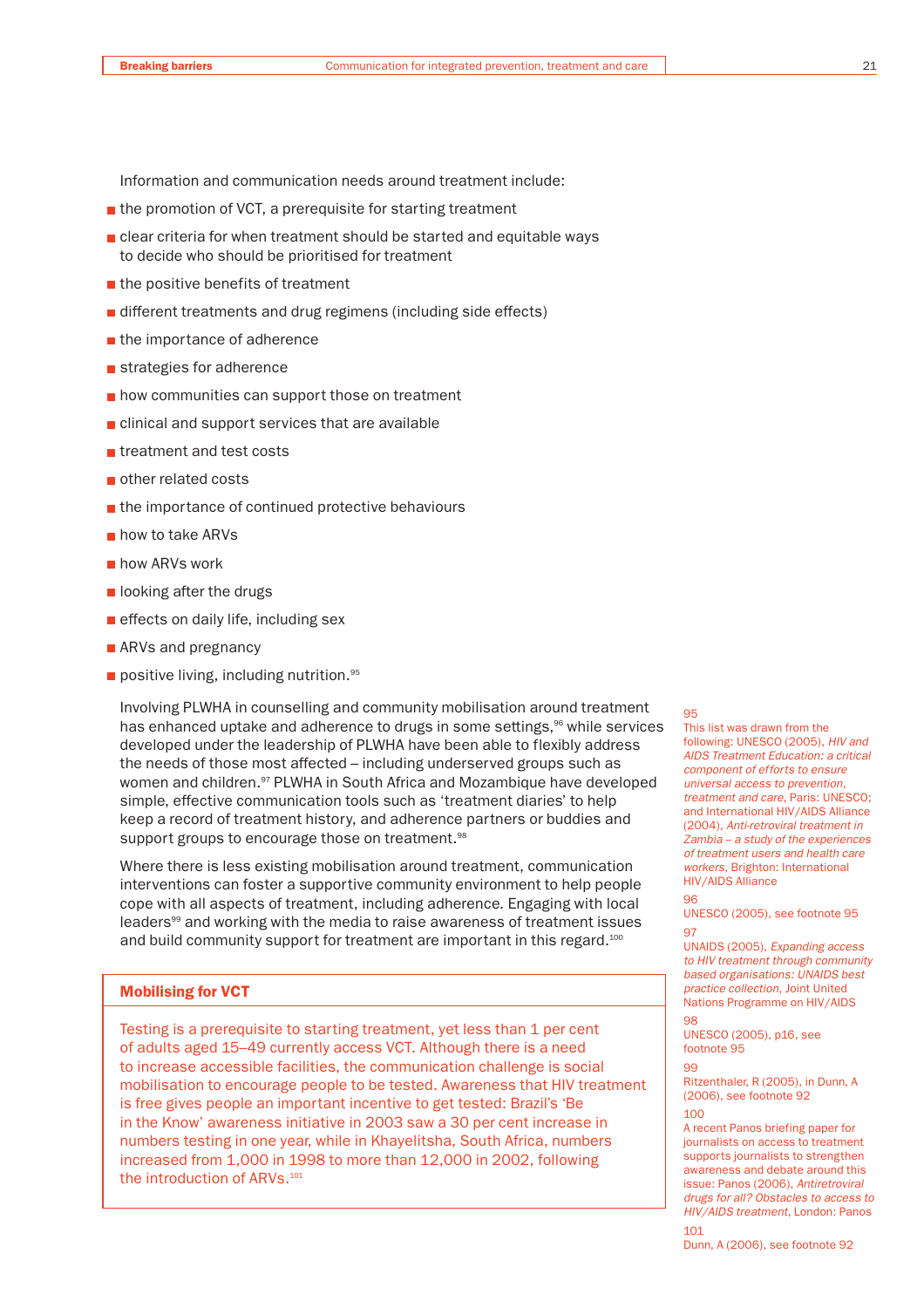Ongoing counselling and continued communication around maintaining prevention behaviours must be tailored to PLWHA, to prevent 'treatment optimism' or 'disinhibition'. In some settings, there may be a need to counter ideas that treatment amounts to a 'cure' – in Kenya, for example, this belief led to temporary reductions in preventive behaviours such as condom use.<sup>102</sup>

For communication around treatment to be effective, it is necessary to:

- **directly involve affected communities and PLWHA in developing appropriate** communication materials and approaches to promote treatment and VCT
- $\blacksquare$  strengthen local communication capacity to empower people to find their own context-relevant solutions
- **support mechanisms for sharing communication materials and approaches,** and networking between different communities and initiatives
- **a** advocate for a reduction in ARV prices and support governments to make use of generic drugs under WTO TRIPS provisions.

#### Addressing the neglect of care

While initiatives to scale up ART have had some success, many people still have no access to other essential services, such as care and support,<sup>103</sup> and little attention has been paid to the communication and engagement necessary to ensure effective care for PLWHA. The majority of PLWHA in developing countries are cared for in their households, predominantly by women, so there is an important gender component to this invisibility. Much of the effort and costs of home-based care are hidden, and fall on care-givers and communities who are least able to carry the burden.<sup>104</sup>

Communication challenges for effective home-based care include:

- **recognising the important role of care and engaging with carers**
- $\blacksquare$  support for carers including resources, training where appropriate, and mobilising social and psychological support
- **EXTERCTER EXTERNATION** of the range of professional support services needed
- $\blacksquare$  information and support for carers to ensure they take appropriate measures to protect themselves from tuberculosis (TB) and HIV infection.

It is important that communities get the necessary support and resources from the formal health system, which is the responsibility of the state. There is a need to find ways to build on existing care and support structures, without exploiting already stretched households or entrenching inequalities of gender and wealth.

It is also vital to engage and communicate with households and communities to find appropriate options for care of orphans and vulnerable children. There are a range of options, from public residential care to informal fostering and voluntary support in the community.105 In many settings where extended households are the norm, traditions of fostering children are strong, and there is a reluctance to place children in institutions that are outside local networks of reciprocity and support. Communication with young children brings with it a set of distinctive communication challenges: it is important to find ways to listen to children and help them express their needs. In some cases, children need support to claim their rights to land inheritance – this is particularly so in the case of girls, who may be disadvantaged in this regard.<sup>106</sup>

#### 102

Global HIV/AIDS Prevention Working Group (2004) *HIV/AIDS prevention in the era of expanded treatment access,* Gates Foundation: www.gatesfoundation.org

103 See footnote 81

#### $104$

Akintola, O (2004), *The gendered burden of home-base care giving*, Durban: Health Economics and HIV/AIDS Research Division (HEARD)

#### 105

Dunn, A (2004), *HIV/AIDS: what about very young children?*, London: Exchange

#### 106

Cabrera, C, Pitt, D and Staugard, F (1996), *Aids and the Grassroots: problems, challenges and opportunities*, Nairobi: Ipelegeng Publishers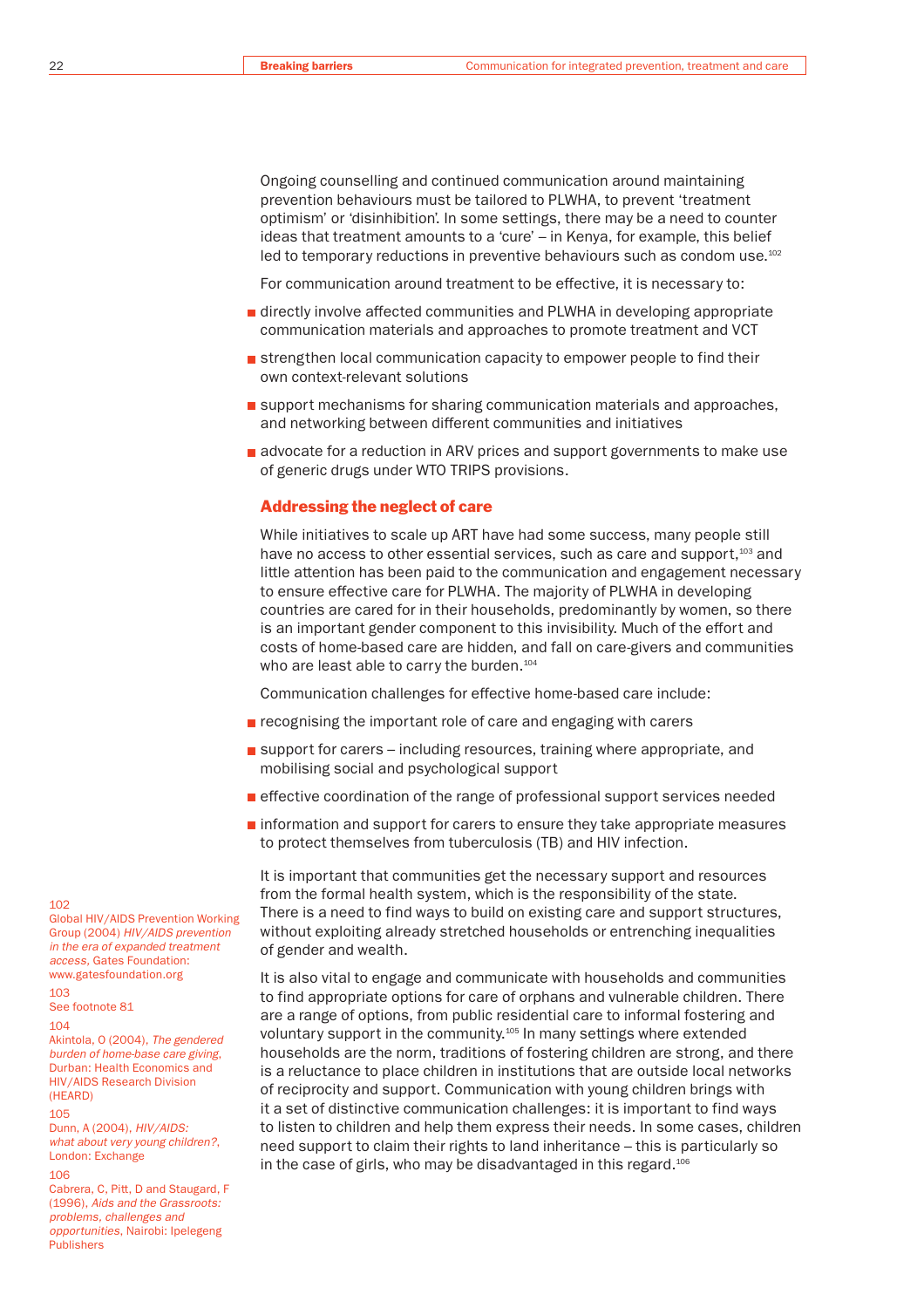Preparing for death and bereavement is another big communication challenge. Enabling people to die as dignified a death as possible helps to reduce the denial and stigma that accompany HIV and AIDS and supports people to live positively with HIV and AIDS. It also has the potential to reinforce prevention and treatment, by building the overall capacity of communities to face a future that entails coping with HIV and AIDS in a sustained and ongoing way. Effective palliative care is an important basis on which to maximise the quality of life for those with HIV and AIDS and provide the best possible death for those with advanced illness.<sup>107</sup> PLWHA have developed a range of communication innovations to help people die in dignity, and help relatives remember those they have lost and prepare for a future without them. In South Africa, memory boxes gather together the personal effects of loved ones, to ensure that they are remembered,<sup>108</sup> while memory books support communication between children and their parents on all aspects of HIV and AIDS, and help prepare children for the death of a parent – bringing together personal messages, photos and mementos, and plans and information about relatives and carers.<sup>109</sup>

> 107 ID21 (2006), 'Palliative Care: a human right', *id21 health insights:* 8 108 Singhall, A and Rogers, E (2003), see footnote 2  $109$ Healthlink Worldwide (2006), *Building children's resilience in a supportive environment: reflecting on opportunities for memory work in HIV responses*,

London: Healthlink Worldwide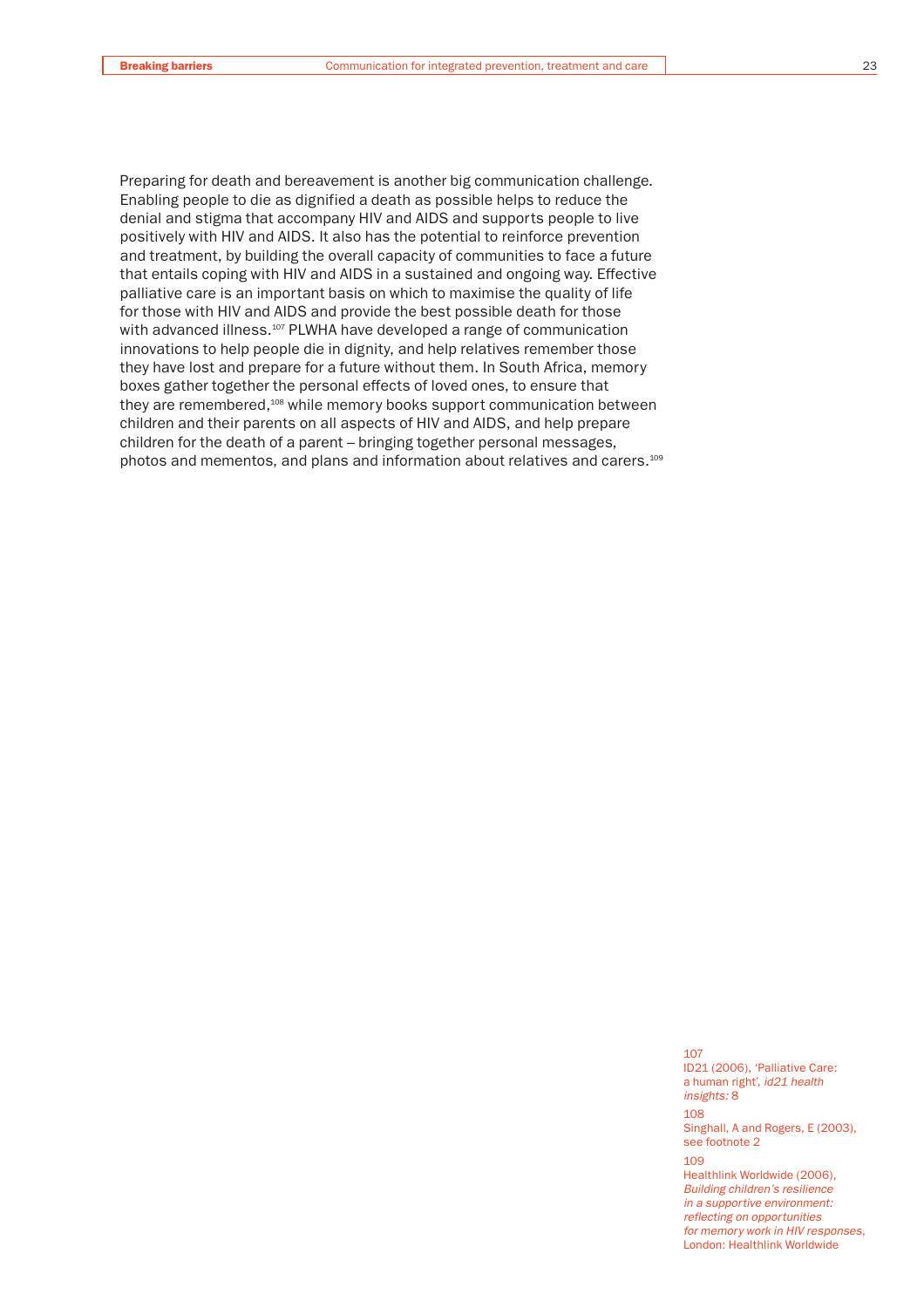

Our review of the communication challenges for HIV prevention, treatment and care shows that a common concern is to build effectively on existing responses and initiatives in communities most affected by HIV and AIDS. Local initiative and response often takes place with or without the public health systems and development initiatives that aim to tackle HIV and AIDS. Nevertheless, these multiple and informal responses must be supported and strengthened. This will require renewed emphasis on participatory communication for social change, supplemented by further work to understand the dynamics of existing social and cultural responses, including social movements.

A willingness to explore participatory development approaches that genuinely work with the grain of local need and respect local initiative cannot be an excuse for neglecting the fundamental social challenges of HIV and AIDS. These demand an investment of energy and resources to strengthen public health systems and social support infrastructure in many developing countries. Political will is also needed to address the inequity and poverty that drive the epidemic, and to work for legal and institutional policy frameworks that will address the social and structural barriers to the response.

It will take sustained advocacy to keep up the pressure on governments to 'deliver the promise'. Communities most affected by HIV and AIDS will find creative responses to the many challenges of HIV prevention, treatment and care. But they need to access the lessons already learned by others in responding to the epidemic, and guidance from a growing array of communication approaches and tools, skills and expertise. It is the responsibility of development practitioners to bring these to their endeavour. As was concluded above, this implies a greater commitment to developing and funding participatory communication for social change approaches, as an integral part of realising universal access.

This review consolidates lessons learned about the successes and challenges of communication in HIV prevention, treatment, care and support. The following recommendations aim to maximise the contribution of communication in support of universal access by 2010:

Building on existing strengths and initiatives is a challenge for communication initiatives around HIV prevention, treatment and care in communities affected by HIV and AIDS. PEP BONET | PANOS PICTURES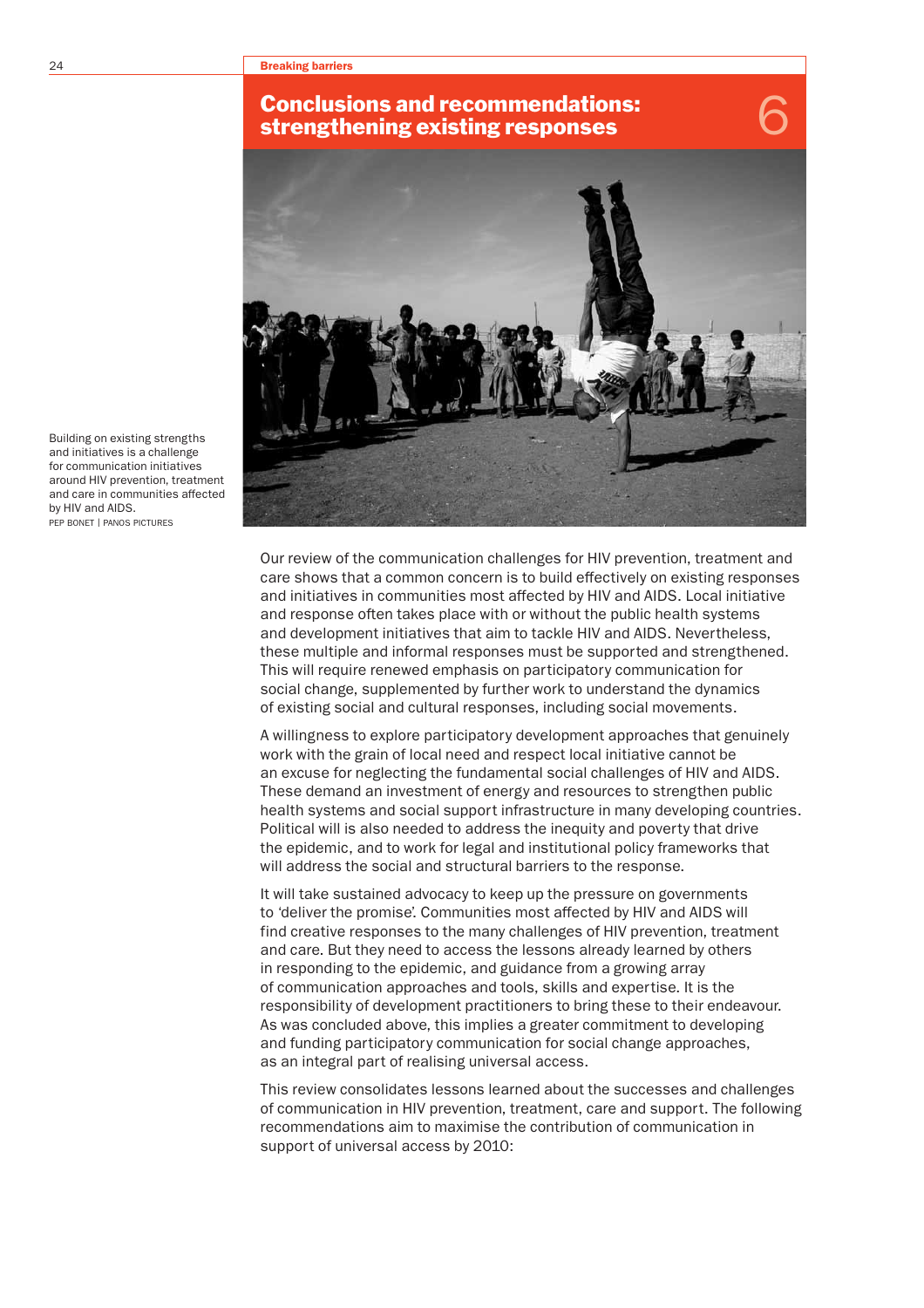#### Mainstreaming communication for effective coordination of the response

- **Ensure that country plans for universal access have a communication** strategy that clearly identifies priorities for communication around each of prevention, treatment and care, and the necessary resources and expertise to put it into practice
- Maximise accountability and transparency of the HIV/AIDS response through country-level plans developed with meaningful input of those most affected, and their involvement in monitoring national and international commitments, policies and funding processes
- **Promote simple and manageable monitoring and evaluation that strengthens** learning for more effective practice on the ground, and facilitate networking to share lessons learned
- Support networks of PLWHA and inclusive social movements to strengthen their communication capacity, and to mobilise around universal access to prevention, treatment, care and support
- Work with the most affected and at-risk groups to ensure communication around prevention, treatment and care interventions is focused on the character of local epidemics and does not neglect prevention and care.

### Communication to tackle the drivers of HIV and AIDS and long-term social impact

- **Promote a large-scale, purposeful dialogue on the underlying and core causes** of HIV and AIDS – first with the most affected groups and subsequently with wider groups of stakeholders in the response
- Promote advocacy and social mobilisation to tackle social barriers to universal access such as poverty, gender inequity, stigma and discrimination, and inadequate health systems, through: supportive laws and government policies; supportive institutional policies; and community dialogue, debate and action
- **Promote dialogue and debate at all levels on the long-term social impact** of HIV and AIDS on social infrastructure, communities and households, to inform policies and initiatives that will mitigate such impact.

#### Strengthening communication thinking and practice

- **Nore systematically strengthen the role of the media and new information** and communication technologies in promoting awareness, dialogue and debate, and to amplify the voices and experiences of those most affected
- Raise awareness of the importance of interactive and participatory communication approaches that look beyond 'messaging' and social marketing
- **Further develop and fund participatory communication for social change** approaches to strengthen civil society and community communication capacity, and to enable innovative, relevant and locally owned responses
- **Build on existing community communication capacities and responses, such as** inclusive social movements and creative cultural practices.